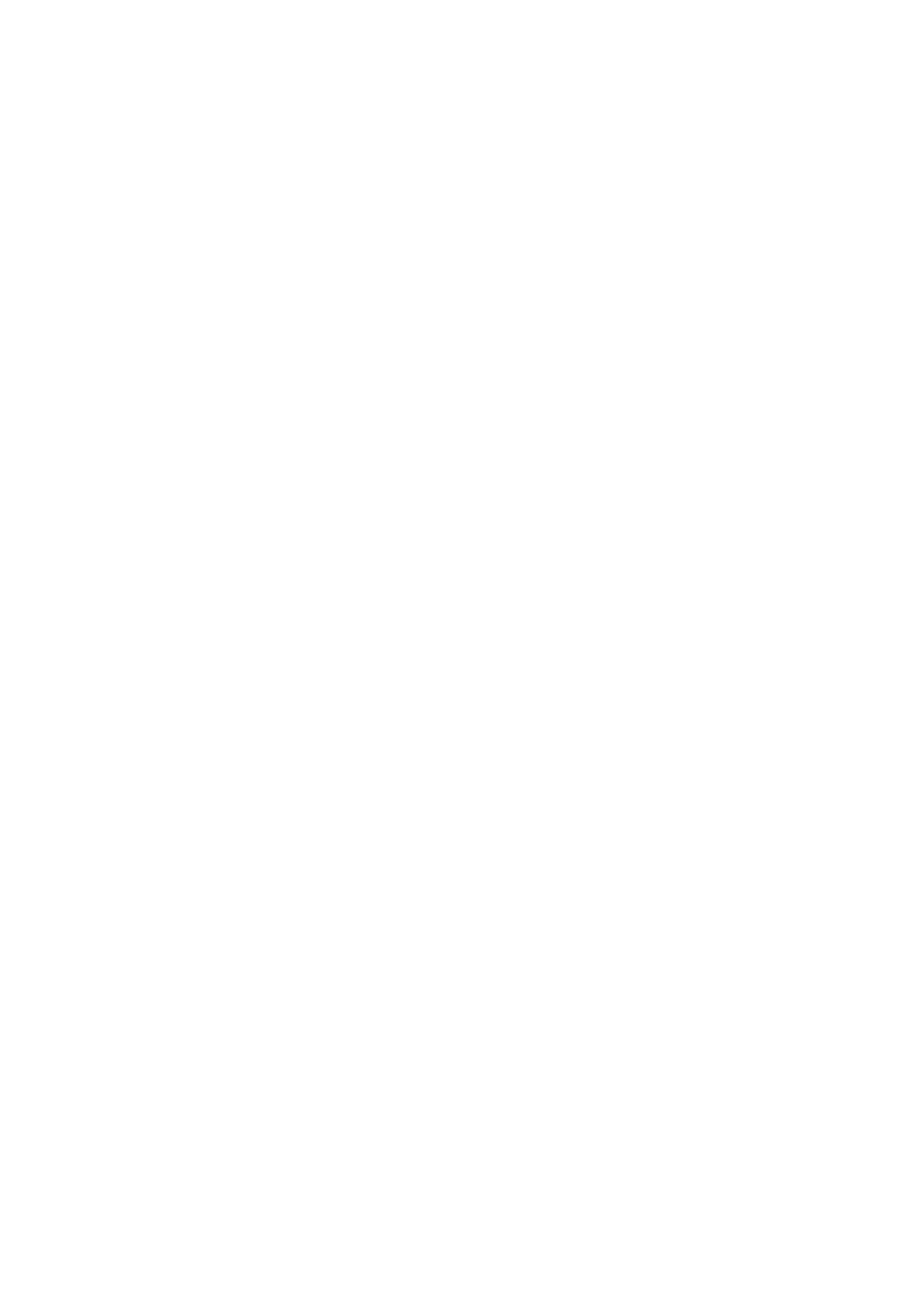## *National Rural Safety Strategy*

# *Table of Content*

|                              | <b>Abbreviations</b>                                                                                                                               | ii                   |
|------------------------------|----------------------------------------------------------------------------------------------------------------------------------------------------|----------------------|
| 1.                           | <b>Introduction</b>                                                                                                                                | $\mathbf{1}$         |
| 2.                           | <b>Historical overview</b>                                                                                                                         | $\sqrt{3}$           |
| 3.                           | <b>Challenges Identified</b>                                                                                                                       | $\overline{5}$       |
| 4.                           | Aim of the Rural Safety Strategy                                                                                                                   | $6\phantom{1}$       |
| 5.                           | <b>Objectives of the Rural Safety Strategy</b>                                                                                                     | $\overline{7}$       |
| 6.                           | <b>Definitions</b>                                                                                                                                 | 8                    |
| 7.                           | <b>Characteristics of Rural Areas</b>                                                                                                              | $9\,$                |
| 8.                           | <b>Vision</b>                                                                                                                                      | $\boldsymbol{9}$     |
| 9.                           | <b>Mission</b>                                                                                                                                     | 10                   |
| 10.                          | <b>Regulatory Framework</b>                                                                                                                        | 10                   |
| 11.                          | <b>Strategy</b>                                                                                                                                    | 11                   |
| 11.1<br>11.2<br>11.3<br>11.4 | Pillar: 1 Enhanced Service Delivery<br>Pillar: 2 Integrated Approach<br><b>Pillar: 3 Community Safety Awareness</b><br>Pillar: 4 Rural Development | 13<br>18<br>23<br>24 |
| 12.                          | <b>Resources</b>                                                                                                                                   | 26                   |
| 13.                          | <b>Reporting and Record Keeping</b>                                                                                                                | 27                   |
| 14.                          | <b>Monitoring and Evaluation</b>                                                                                                                   | 28                   |
| 14.1                         | Tools for Monitoring and Evaluation                                                                                                                | 28                   |
| 15.                          | <b>Review</b>                                                                                                                                      | 29                   |
| 16.                          | <b>Fast Tracking Implementation Strategy</b>                                                                                                       | 29                   |
| 17.                          | <b>Conclusion</b>                                                                                                                                  | 34                   |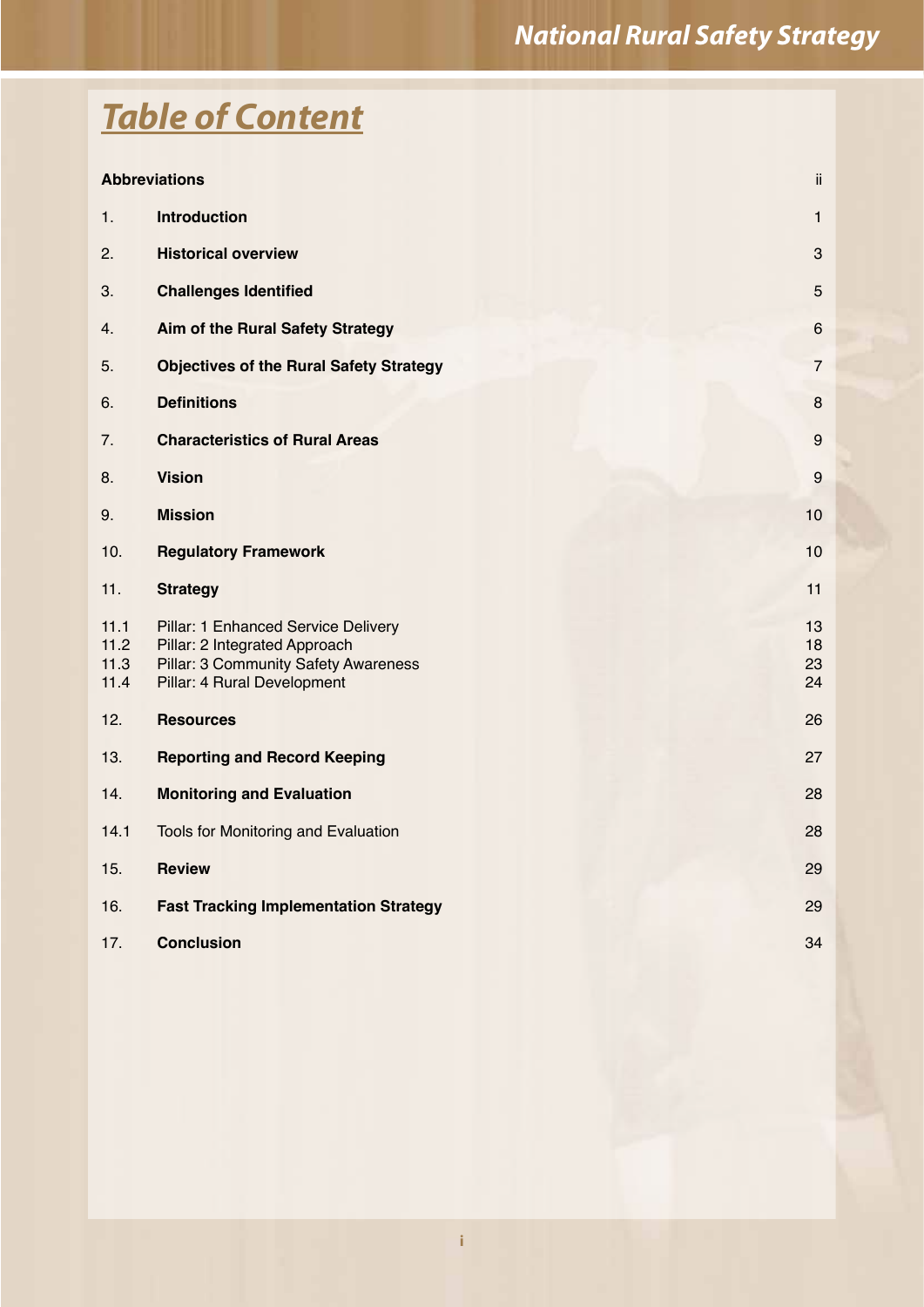# *Abbreviations*

| <b>Agri SA</b> | South African Agricultural Union                 |
|----------------|--------------------------------------------------|
| <b>CCTV</b>    | <b>Close Circuit Television</b>                  |
| <b>CIG</b>     | <b>Crime Intelligence Gatherers</b>              |
| <b>CIO</b>     | <b>Crime Information Officer</b>                 |
| CPA            | <b>Crime Pattern Analysis</b>                    |
| <b>CPF</b>     | <b>Community Police Forum</b>                    |
| <b>CPTED</b>   | Crime Prevention through Environmental Design    |
| <b>CRDP</b>    | <b>Comprehensive Rural Development Programme</b> |
| <b>CRDPF</b>   | <b>Comprehensive Rural Development Framework</b> |
| <b>CTA</b>     | <b>Crime Threat Analysis</b>                     |
| GPS            | <b>Global Positioning System</b>                 |
| IDP.           | Integrated Development Plan                      |
| <b>JCPS</b>    | Justice, Crime Prevention and Security Cluster   |
| <b>JOINTS</b>  | Joints Operational and Intelligence Structure    |
| <b>MTEF</b>    | Medium Term Expenditure Framework                |
| <b>NCCS</b>    | <b>National Crime Combating Strategy</b>         |
| <b>PCCF</b>    | <b>Provincial Crime Combating Forum</b>          |
| <b>RDP</b>     | <b>Rural Development Plan</b>                    |
| <b>RPP</b>     | <b>Rural Protection Plan</b>                     |
| <b>SANDF</b>   | South African National Defence Force             |
| <b>SCCF</b>    | <b>Station Crime Combating Forum</b>             |
| Sub CPF        | Sub Community Police Forum                       |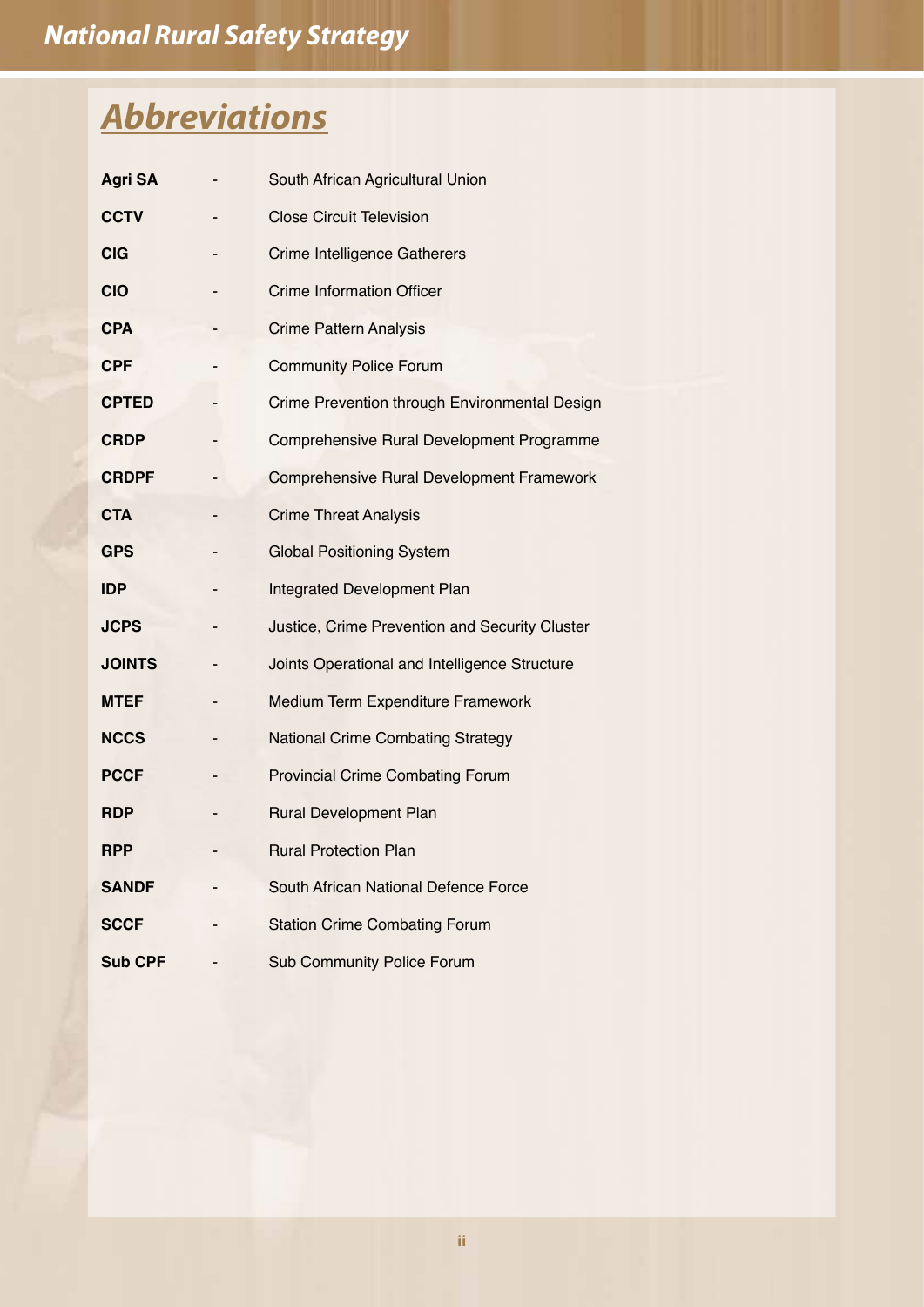## **1. Introduction**

Government views the safety and security of the rural community in South Africa as a priority. The seriousness of continued acts of violence against the rural community, as well as the high levels of stock theft required that a comprehensive and holistic strategy be formulated to support the creation of a safe rural environment and ensure food security. Rural communities contribute to the welfare and prosperity of the country as an economically viable group.

South Africa is characterized by high levels of poverty and underdevelopment, especially in the rural areas. Statistics South Africa reported that in 2006, 43.74% of the population lived in rural areas.

In the State of the Nation address in May 2009, President Jacob Zuma stated that "comprehensive rural development linked to land and agrarian reform and food security" was priority three on the Medium Term Strategic Framework for 2009-2014.

Farmers, farm workers and residents within rural communities are considered soft targets by criminals. This is due to the remoteness of farms, high market value of properties, large distances between farms and villages and the inaccessibility to the police as well as basic infrastructure, such as roads, to support service delivery.

Rural police stations are often isolated and responsible to police vast areas. The extent and high levels of poverty and unemployment within rural communities creates a particular challenge to policing. Communities are less willing to participate in partnerships with the police. Inadequate response to the needs of rural communities and resource constraints hamper the rendering of effective policing in many rural areas.

It is therefore imperative that for optimal service delivery in rural communities, an effective and sustainable approach based on the following principles is implemented:

- A shared vision
- A collective and integrated approach
- Shared resources and energy
- Community involvement and participation
- Establishment of synergy amongst farmers, the Police, other Departments and the broader rural community
- Rural infra-structural development
- Effective communication networks and mechanisms
- Enhanced investigation and prosecution of perpetrators
- Commitment and dedication
- Sharing of operational information to assist planning, operations and implementation of pro active safety and security measures.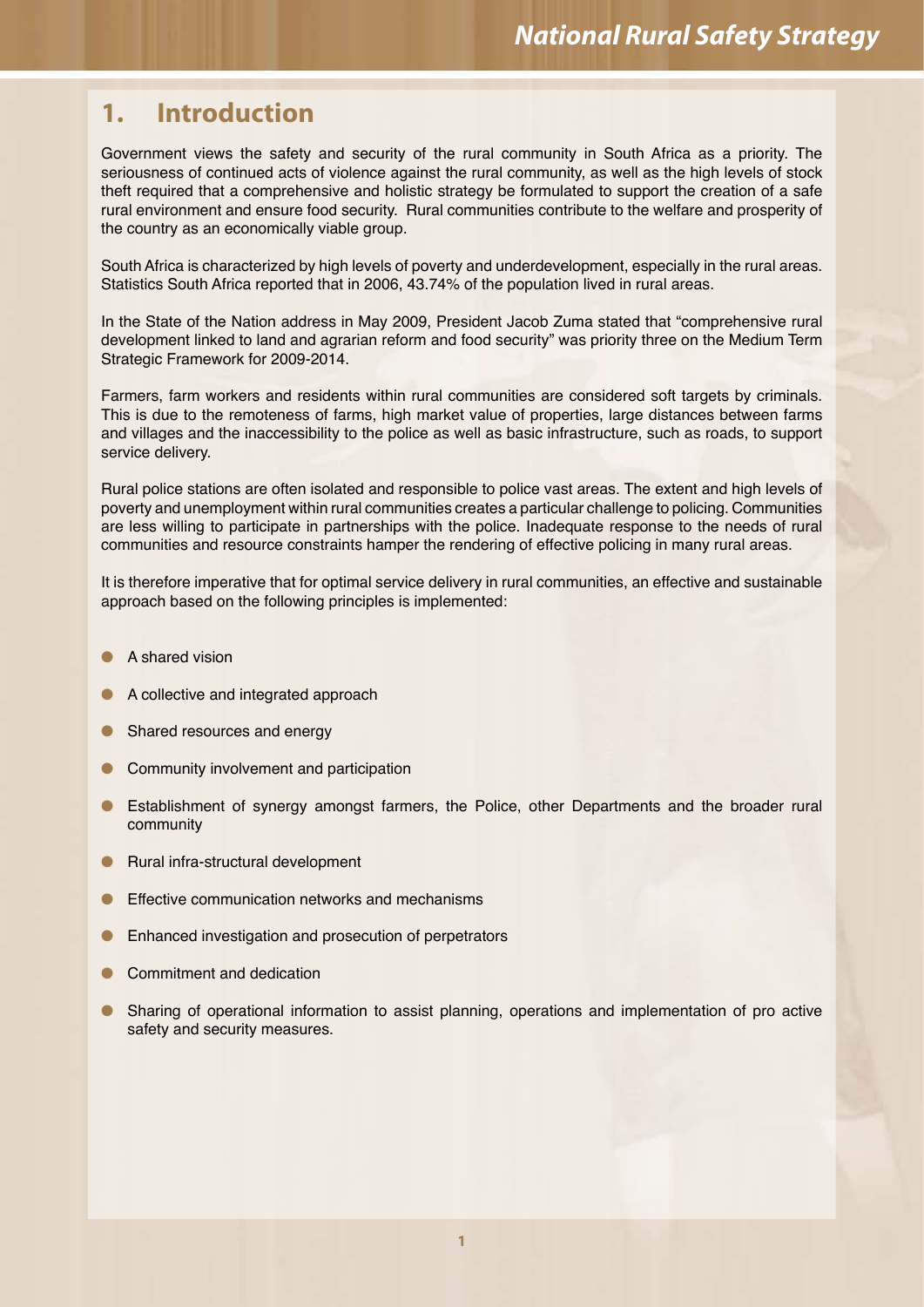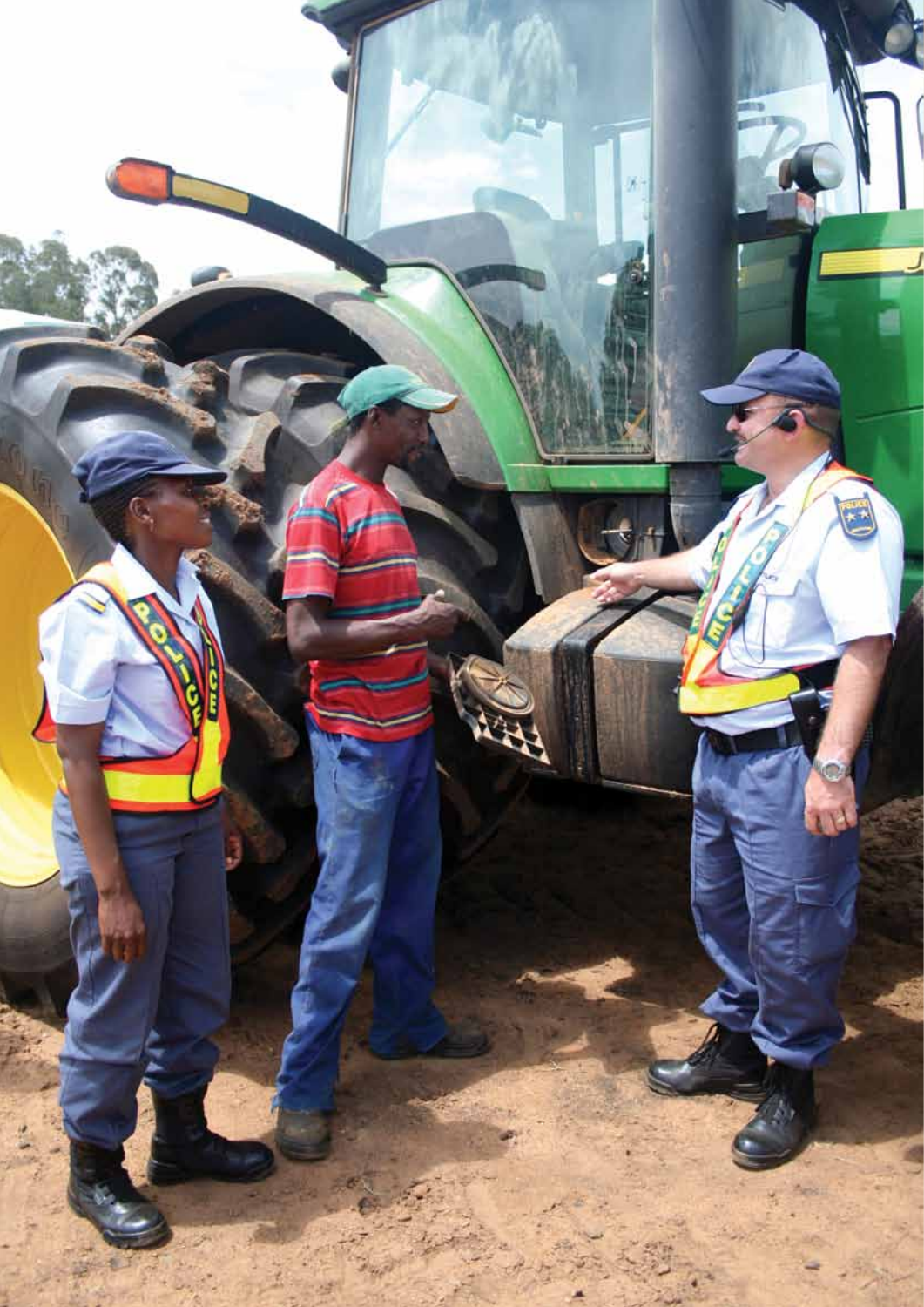## **2. Historical overview**

Concerns by the SA Agricultural Union (AGRI SA) on increased farm attacks and murders in the farming community led to a Summit on Rural Safety on request of former President Nelson Mandela in 1998.

This culminated in the development and establishment of a Rural Protection Plan (RPP) to address the safety of the rural farming community. The aim of the RPP was to improve safety and security of farmers and farm workers as well as their families and visitors to farms. It further ensured that where attacks were carried out, perpetrators are arrested and prosecuted. This was achieved through the involvement of all stakeholders within the rural environment in a structured and coordinated manner through joint planning, joint operations, implementing preventative measures and monitoring of incidents. The former Commando Units played a major role in the implementation of the RPP.

The RPP comprised of two pillars:

- Home and hearth protection
- Area bound reaction forces (Commando Units)

Rural Safety Priority Committees were established to facilitate the above process through the JOINTS structures at all levels. The role the Rural Safety Priority Committees played was to coordinate the following activities amongst all role players:

- All security related actions pertaining to rural protection
- Establishment of factors that have a negative influence on the safety of the rural and farming community and promote and facilitate effective planning
- Distribution of information to create awareness
- Provisioning of feedback to all role players regarding the RPP
- Monitoring and analysing of attacks on farms

However, the continued increase in attacks and murders on the farming community led to the establishment of a Committee of Inquiry into farm attacks by the late Minister for Safety and Security, Minister Tshwete as well as the Human Rights Commission inquiry into human rights violations in the farming community. Both reports were tabled during 2003 with specific recommendation regarding rural safety issues.

In 2003, President Thabo Mbeki in the State of the Nation Address announced the phasing out of the SANDF Commando System and the creation of a new system.

It would further accord with the requirements of all rural communities, and not only focus on the farming community. This fact was echoed by several role players in the rural environment, for example the Human Rights Commission.

The following mechanisms were put in place by the South African Police Service to replace the SANDF Commando System:

- **Implementation of Sector Policing**
- Tasking of Crime Combating Units for Rural Safety
- Utilization of reservists
- **•** Increase in personnel levels at police stations

Due to the fact that the South African Police Service was made responsible for performing the functions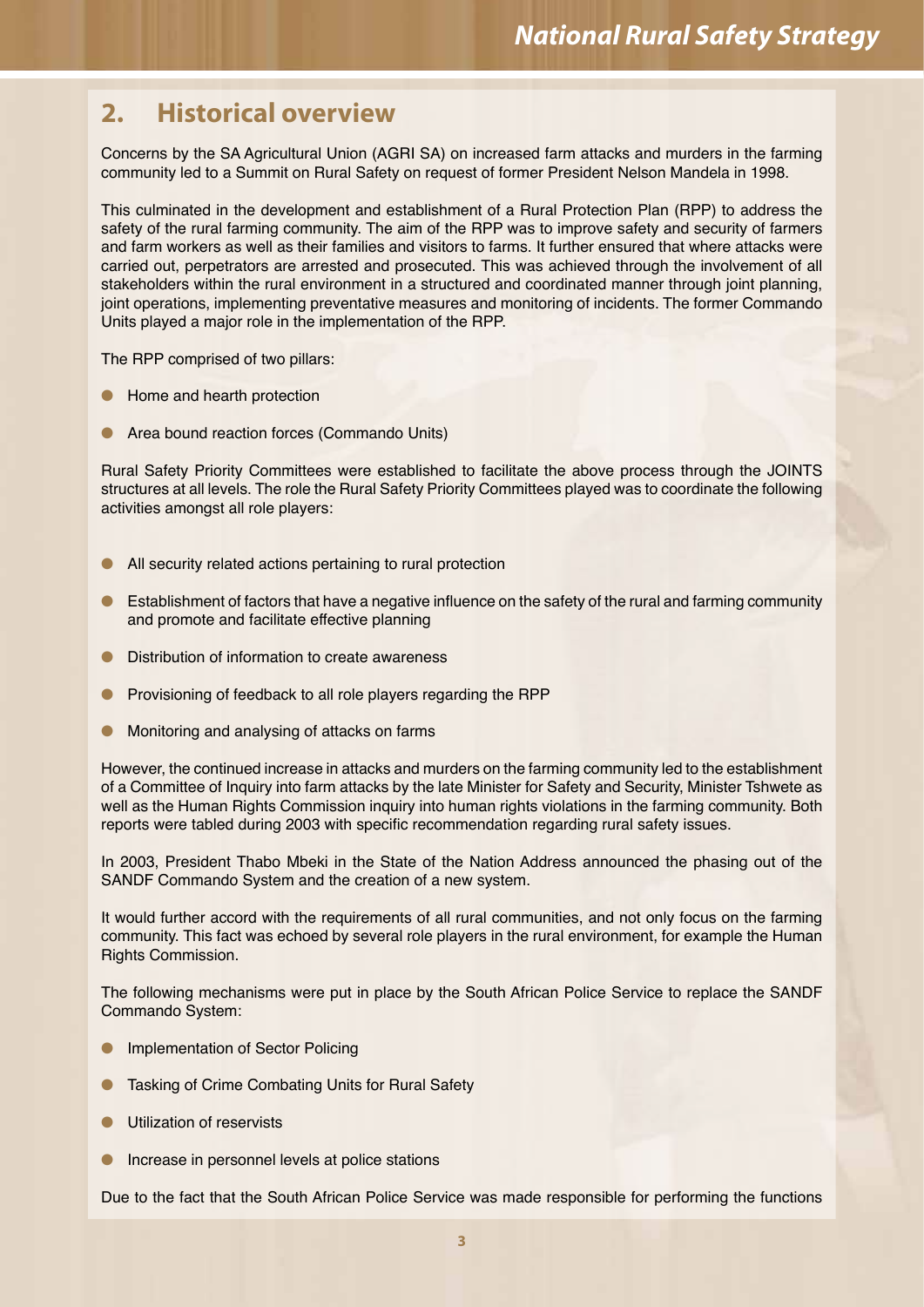previously performed by the SANDF Commando Units, it necessitated a review of the RPP and the development and implementation of a process to ensure continued safety of the rural community.

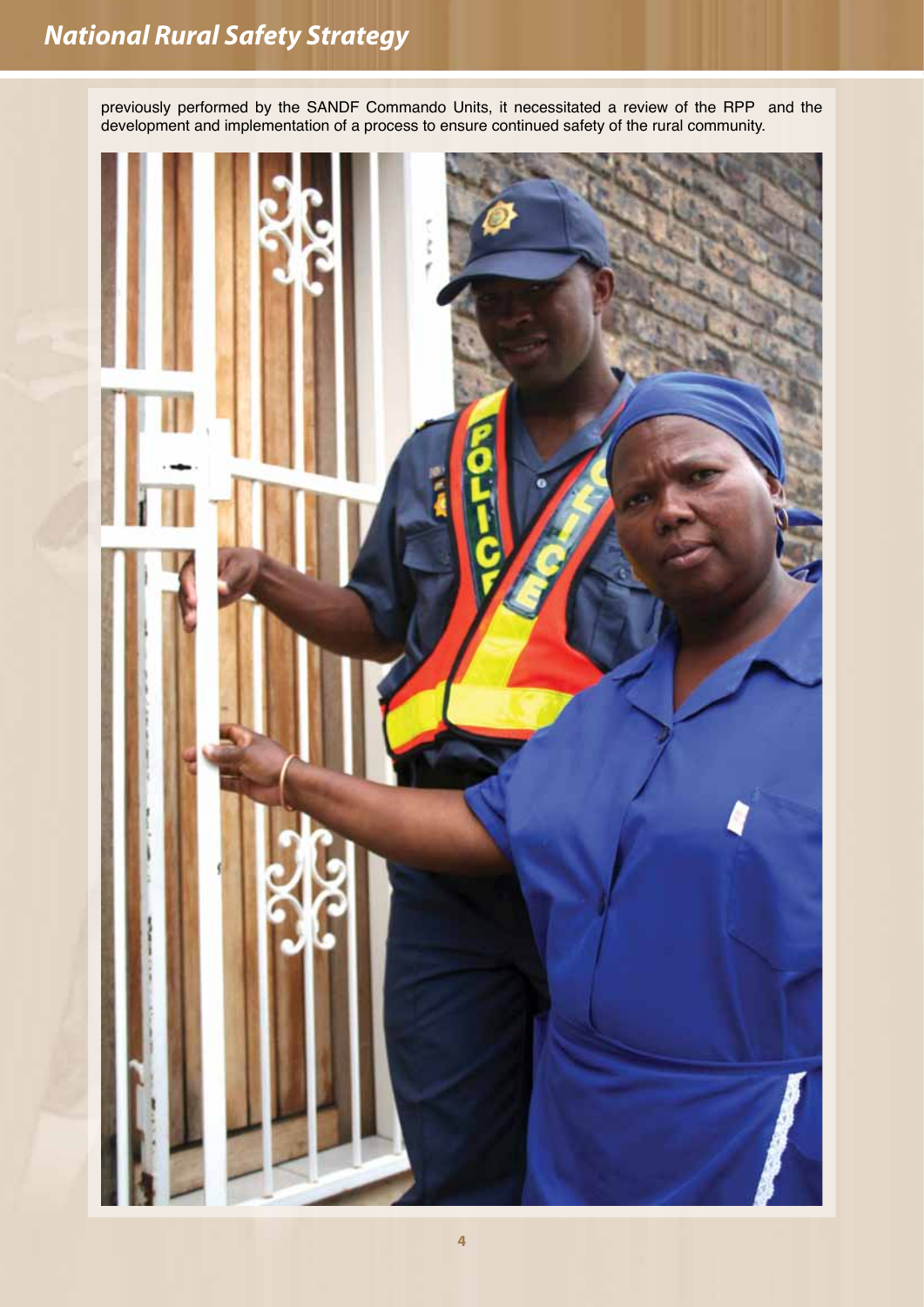## **3. Challenges Identified**

#### **3.1 Policy Environment**

- **Outdated Rural Safety Strategy**
- Inadequate strategy implementation guidelines
- Insufficient guidance and support from national and provincial levels to support the implementation of rural safety at station level
- Lack of alignment of inter- and intra Departmental policies

#### **3.2 Resources (Human & Logistical)**

- Inadequate and suitable resources (human and logistical) at some rural police stations
- Lack of effective and efficient shared utilization of available resources
- Lack of advanced technological support and development

## **3.3 Rural Development**

- Lack of infra structural development and maintenance in rural areas that hampers service delivery
- Responsibility and accountability by all role players and stakeholders
- Migration to urban areas and loss of skills
- Lack of adequate support and assistance to emerging farmers

## **3.4 Cooperation and Coordination**

- Lack of inter- and intra Departmental cooperation and coordination
- Lack of effective cooperation and coordination structures
- Lack of clarification of roles and responsibilities
- **Duplication of roles and responsibilities**

## **3.5 Communication**

- Ineffective communication mechanisms and networks
- Ineffective inter- and intra Departmental communication
- Ineffective communication with the community

#### **3.6 Community Involvement**

Poor community involvement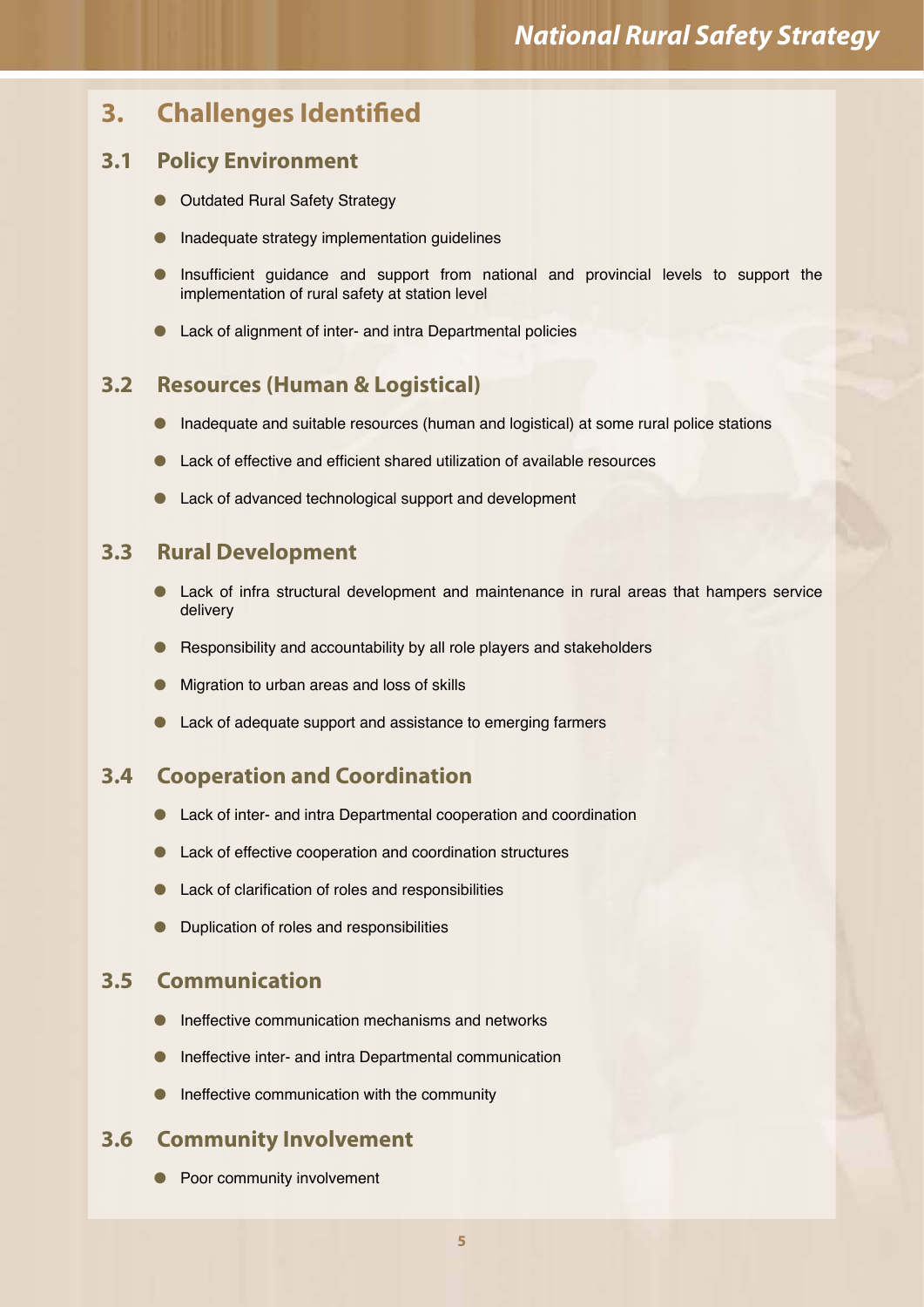- Apathy and negativity from the community
- Poor relationships

#### **3.7 Service Delivery**

- Slow response to crime due to large areas
- Low arrest and conviction rate
- **Corruption**

## **4. Aim of the Rural Safety Strategy**

The purpose of this document is to provide direction and guidelines to achieve safety and security within the rural environment.

The aim of the Rural Safety Strategy is to:

- respond to the needs of rural communities to support food security and economical development;
- to strengthen relationship building within the rural community; and
- encourage all stakeholders in rural safety to work together in a coordinated and integrated manner and engage in joint planning, implementation, monitoring, development and evaluation to combat crime in the rural areas as determined by the National Crime Combating Strategy (NCCS).

The Rural Safety Strategy will enable the South African Police Service to:

- **•** enhance service delivery;
- **O** increase police visibility in rural areas;
- improve police response times;
- **C** create effective and efficient policing in rural areas;
- protect the vulnerable (women, children, elderly, disabled, foreigners) against abuse and exploitation;
- **O** enhance safety awareness;
- **O** support rural development and growth;
- enhance cooperation and establishment of partnerships;
- **O** enhance communication and relationships;
- create community involvement opportunities; and
- improve investigation and convictions.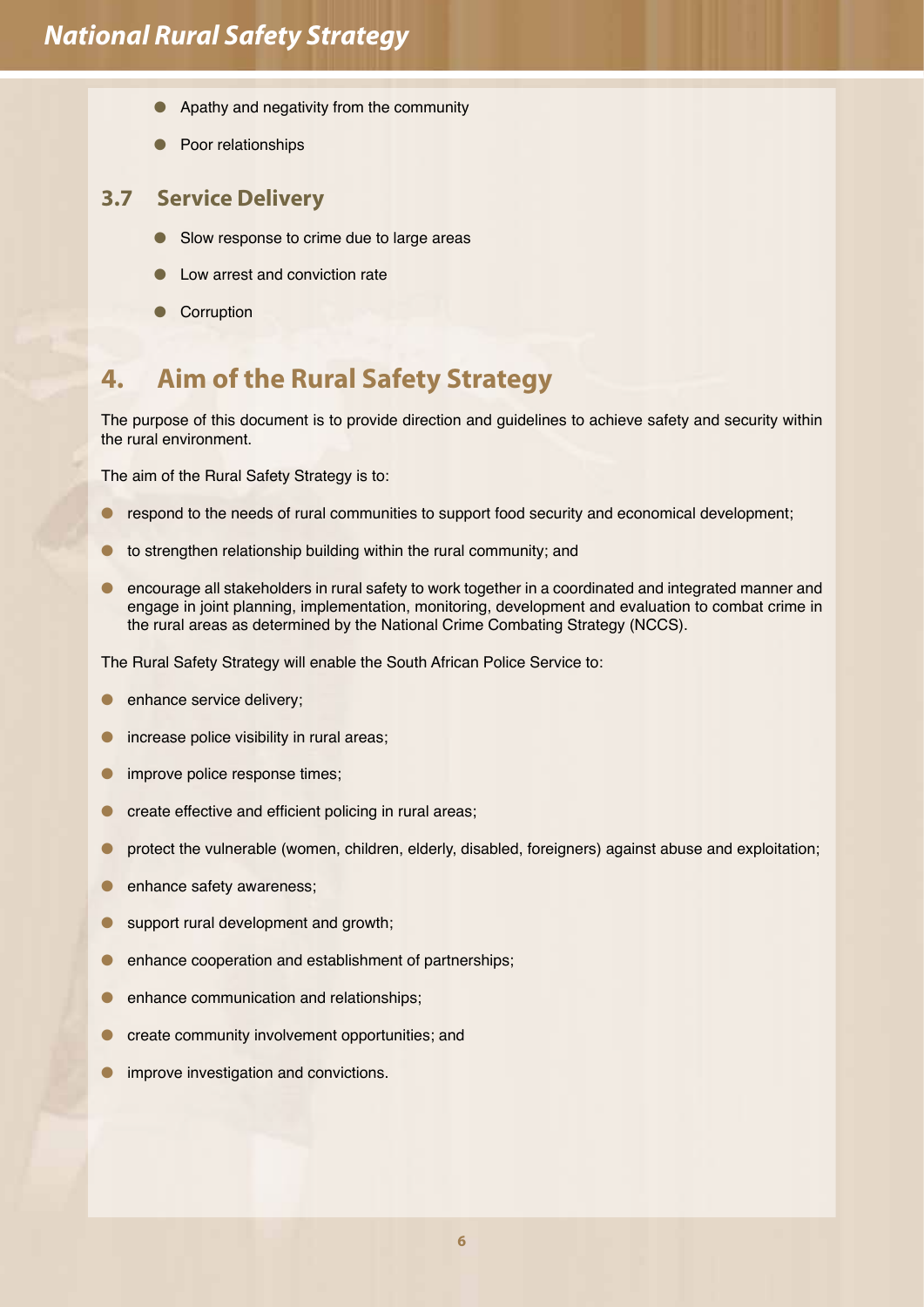## **5. Objectives of the Rural Safety Strategy**

The objectives of the Rural Safety Strategy are to:

- **.** improve safety and security within the entire rural environment;
- improve/enhance relationships between the police, farming community, stakeholders and extended rural communities;
- foster and establish partnerships within the rural community that relate to safety and security concerns and issues;
- establish/improve systems to address crime within the rural areas;
- improve/enhance service delivery within rural communities;
- support the implementation of sector policing in the rural environment;
- foster and establish enhanced communication within the rural community among all role players;
- educate the rural community on safety and security matters;
- support rural development, rural growth and upliftment of the rural community; and
- support the development of a vibrant, sustainable and equitable rural community by creating a safe rural environment.

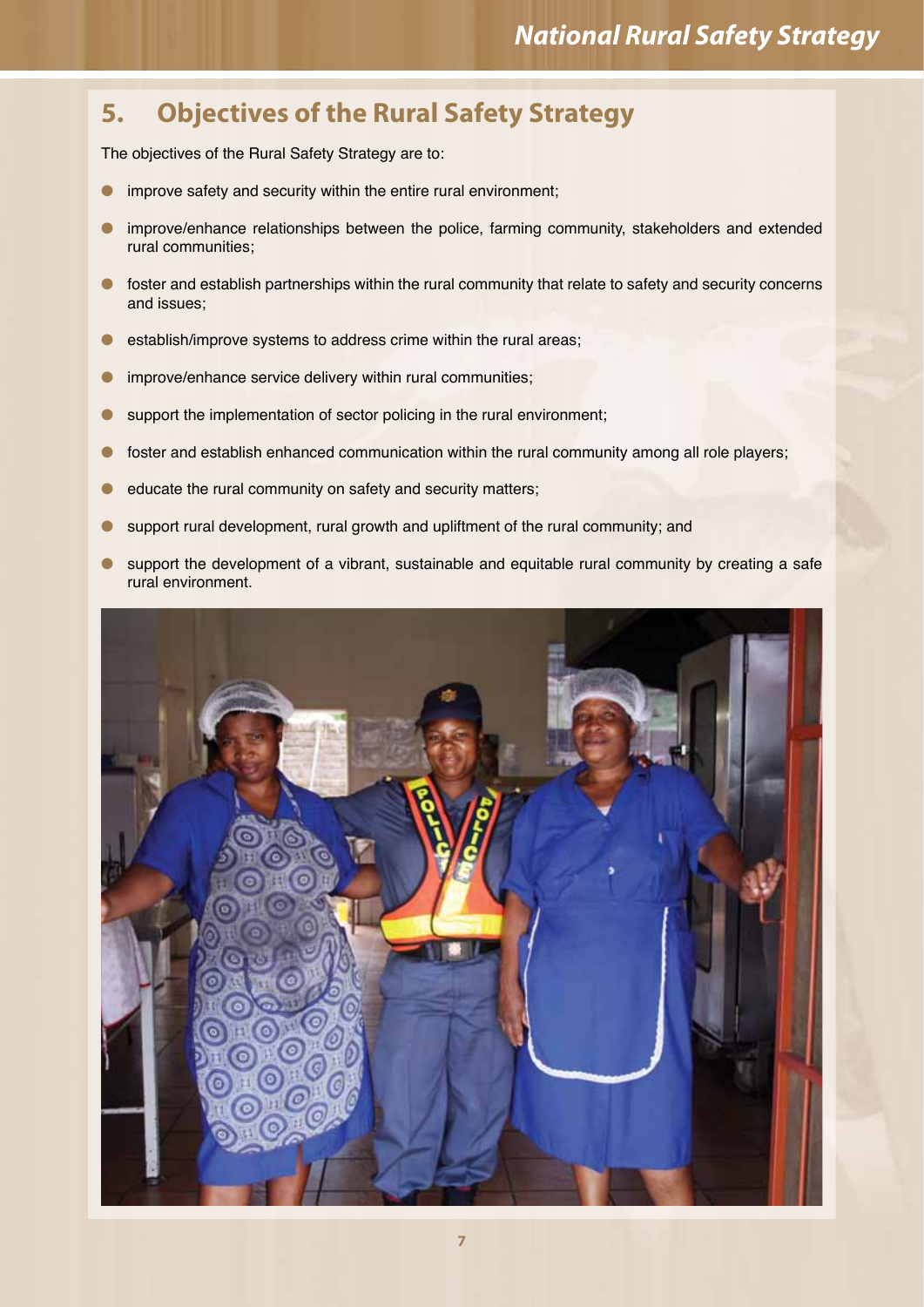## **6. Definitions**

#### **6.1 Rural Areas**

Rural areas are defined as "sparsely populated areas in which people farm or depend on natural resources, including villages and small towns that are dispersed through these areas. In addition, it includes large settlements in former homelands, created by apartheid removals, which depend for their survival on migratory labour and remittances" (Integrated Rural Development Framework 1997: 1).

 This definition is relevant for the following reasons:

- it accounts for the complex structure of the rural areas that were created during the apartheid era;
- the definition includes commercial farms but excludes peri-urban informal settlements; and
- it distinguishes two distinct types of rural areas:
	- ➤ sparsely populated rural areas primarily for farming and agricultural activities
	- ➤ large settlements in former homelands usually referred to as tribal areas.

## **6.2 Rural Safety**

 Rural safety refers to all safety and security issues that affect non-urban communities in so far as it deals with human, property and food protection and security.

#### **6.3 Acts of violence against person/s on farms and small holdings**

 Acts of violence against person/s on farms and small holdings refer to acts aimed at person/s residing on, working on or visiting farms and small holdings, whether with the intent to murder, rape, rob or inflict bodily harm. In addition, all acts of violence against the infrastructure and property in the rural community aimed at disrupting legal farming activities as a commercial concern, whether the motive/s are related to ideology, land disputes, land issues, revenge, grievances, racist concerns or intimidation are included.

 Cases related to domestic violence or liquor abuse, or resulting from commonplace social interaction between people are excluded from the definition.

#### **6.4 Strategy**

 A strategy is a plan that provides for the coordinated means by which an organisation pursues its goals and objectives.

#### **6.5 Rural Safety Plan**

 A Rural Safety Plan is a tactical plan developed and implemented at police station level designed to include all day-to-day activities and measures to address specific identified rural safety issues in an integrated and coordinated manner by involving all relevant role players in line with the National and Provincial Rural Safety Strategy.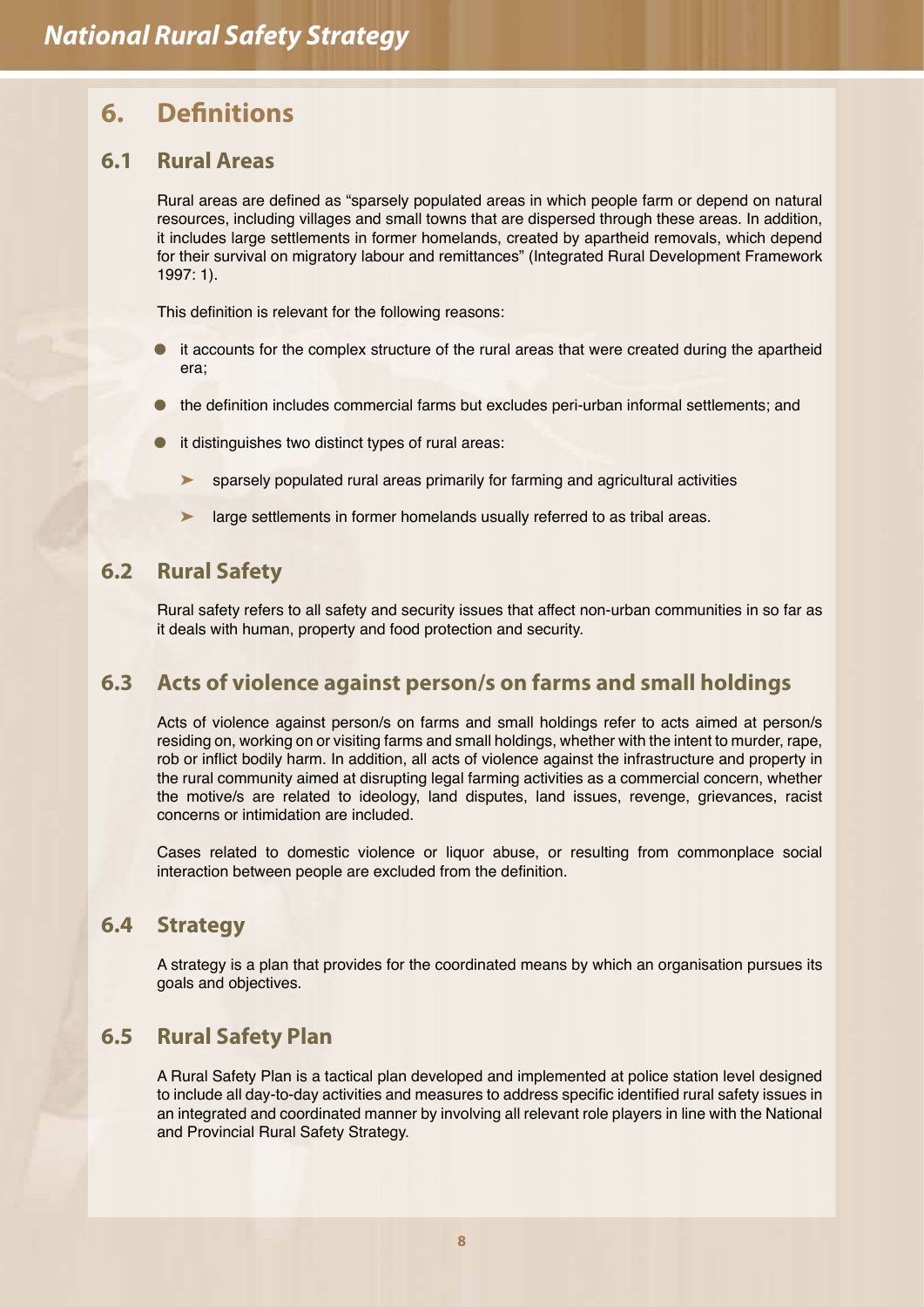#### **6.6 Farm**

 An area of land and its buildings used for agricultural and livestock purposes, including cattle posts and rural villages where subsistence farming takes place.

#### **6.7 Smallholding**

 An agricultural holding that is smaller than a farm, excluding smallholdings where no agricultural activities take place and that is predominantly residential.

## **7. Characteristics of Rural Areas**

The following characteristics of rural areas are important as they impact on policing and services:

- Underdevelopment, high levels of poverty
- High levels of HIV/Aids and unemployment
- Low levels of education and high levels of illiteracy
- Dispersed spatial living arrangements
- Lack of basic infrastructure such as roads, public transport systems, telephones and sports and recreational facilities
- Lack of access to services such as water, electricity, education, training, social services and policing
- Poor communication network systems
- Dominance of agricultural and mining activities as compared to secondary industry and manufacturing as in urban areas
- Subsistence farming
- Vulnerability to natural disasters and difficulty in recovering thereof
- A tendency to prefer traditional forms of political and governance structures as compared to modern bureaucratic systems
- More women than men live in rural areas and the majority of the rural population is under 30 years old

## **8. Vision**

"To create a safe and secure rural environment where all inhabitants can prosper and live without fear."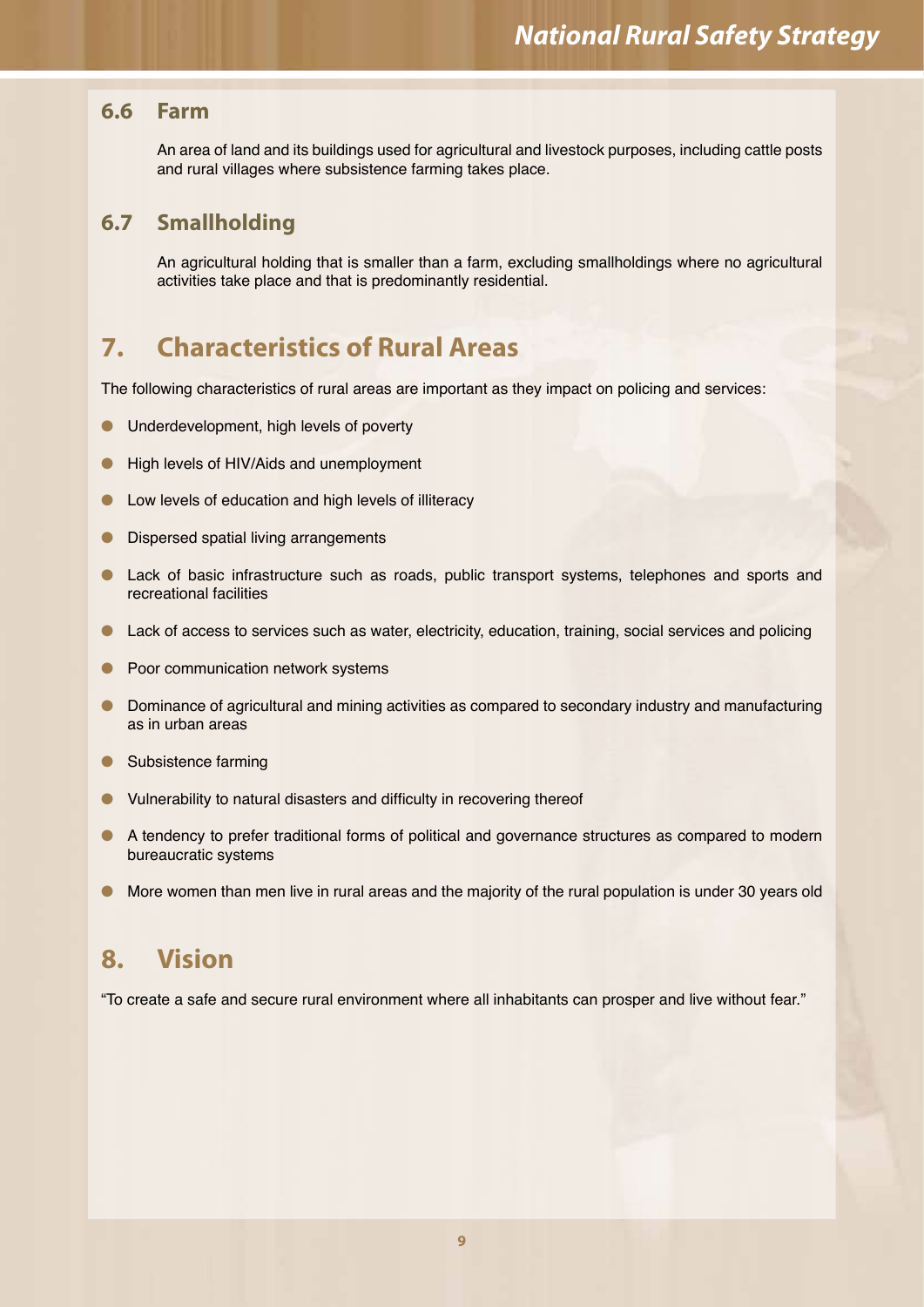## **9. Mission**

Rural Safety will be achieved trough a collective, coordinated Rural Safety Strategy which seeks to achieve the following main objectives to:

- $\bullet$  enhance service delivery to the rural community;
- adopt and ensure a responsive integrated proactive and reactive policing approach;
- enhance cooperation and coordination amongst all role players and stakeholders
- ensure a sustainable policing approach through the utilization of sector policing as policing method;
- ensure the implementation of the Rural Safety Strategy by engaging with all relevant role players;
- develop, implement and maintain integrated rural safety plans at operational levels;
- establish effective communication mechanisms to support communication amongst all role players and stakeholders;
- ensure effective analysis and communication of crime affecting the rural environment;
- develop and implement appropriate measures and strategies to effectively address rural safety;
- reduce crime levels in the rural community, especially violent crime;
- promote rural development amongst all role players and Government Departments;
- utilize reservists as a capacity (force) multiplier in support of the South African Police Service; and
- **•** ensure effective investigation

## **10. Regulatory Framework**

- The Constitution of the Republic of South Africa, 1996 (Act No 108 of 1996)
- **National Crime Prevention Strategy**
- **White Paper on Safety and Security**
- National Crime Combating Strategy
- South African Police Service Act, 1995 (Act No 68 of 1995)
- National Instruction 1/2002: South African Reserve Police Service
- National Instruction 3/2009: Sector Policing
- The Comprehensive Rural Development Programme Framework, Version 1: July 2009
- The South African Police Service Interim Regulations for Community Police Forums and Boards
- Criminal Procedure Act, 1977 (Act No 51 of 1977)
- The Protocol for Access to Farms, 2002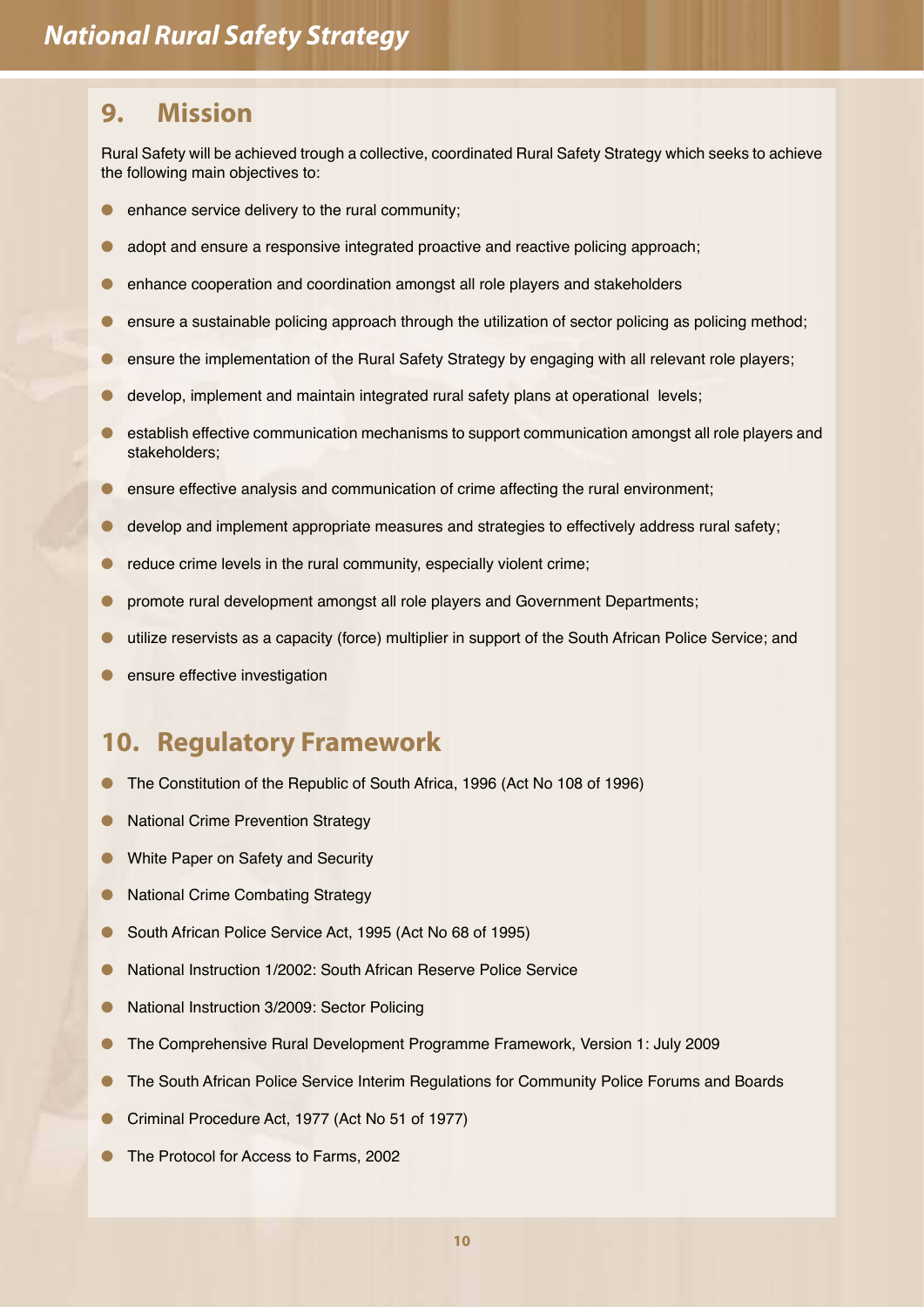## **11. Strategy**

The Rural Safety Strategy of the South African Police Service aims to address rural safety as part and parcel of an integrated and holistic day to day crime prevention approach, based on the principles of Sector Policing which addresses the needs of the entire rural community, including the farming community.

Sector Policing, as the policing approach will be pivotal to address rural safety in cooperation with the community and relevant stakeholders.

This approach will be supported by crime prevention and service delivery, a rapid reaction capacity at cluster level and utilization of reservists at sector level as force multipliers.

Rural safety on the South African borderline will further be strengthened in terms of integrating and coordinating of local deployment along borderline operations to combat illegal cross border movement of people, goods and contraband.

The above approach aims to sustain and integrate the Rural Safety Strategy by providing a properly trained and resourced capacity to implement rural safety measures.

The strategy further aims to promote effective and dedicated participation, partnership and involvement of internal and external stakeholders in an integrated, joint and coordinated manner.

An Implementation Plan, Rural Safety Toolkit (Implementation Guidelines) and Communication Strategy will be developed and rolled out for implementation at ground level to address rural safety based on the sector policing approach.

The Rural Safety Strategy will be based on the following four pillars:

#### **PILLAR 1: ENHANCED SERVICE DELIVERY**

- To improve access to safety and security services and infrastructure
- Adopting a proactive and responsive operational approach
- Implementation of Sector Policing and sector deployment
- **Enhanced utilization of reservists**
- **Enhanced border security**
- Enhanced communication
- Availability of information/intelligence to support Intelligence driven operations
- Establishment of an information gathering and sharing capability
- Optimal utilization of all available resources in an integrated manner
- Professional and prompt investigation, as well as effective prosecution

#### **PILLAR 2: INTEGRATED APPROACH**

Promote and involve all role players and stakeholders in an integrated and coordinated manner to support improved accessibility and service delivery to the rural community. Enhanced cooperation and coordination of all available resources are required.

#### **PILLAR 3: COMMUNITY SAFETY AWARENESS**

● Establishment of Safety Networks (Home and Hearth).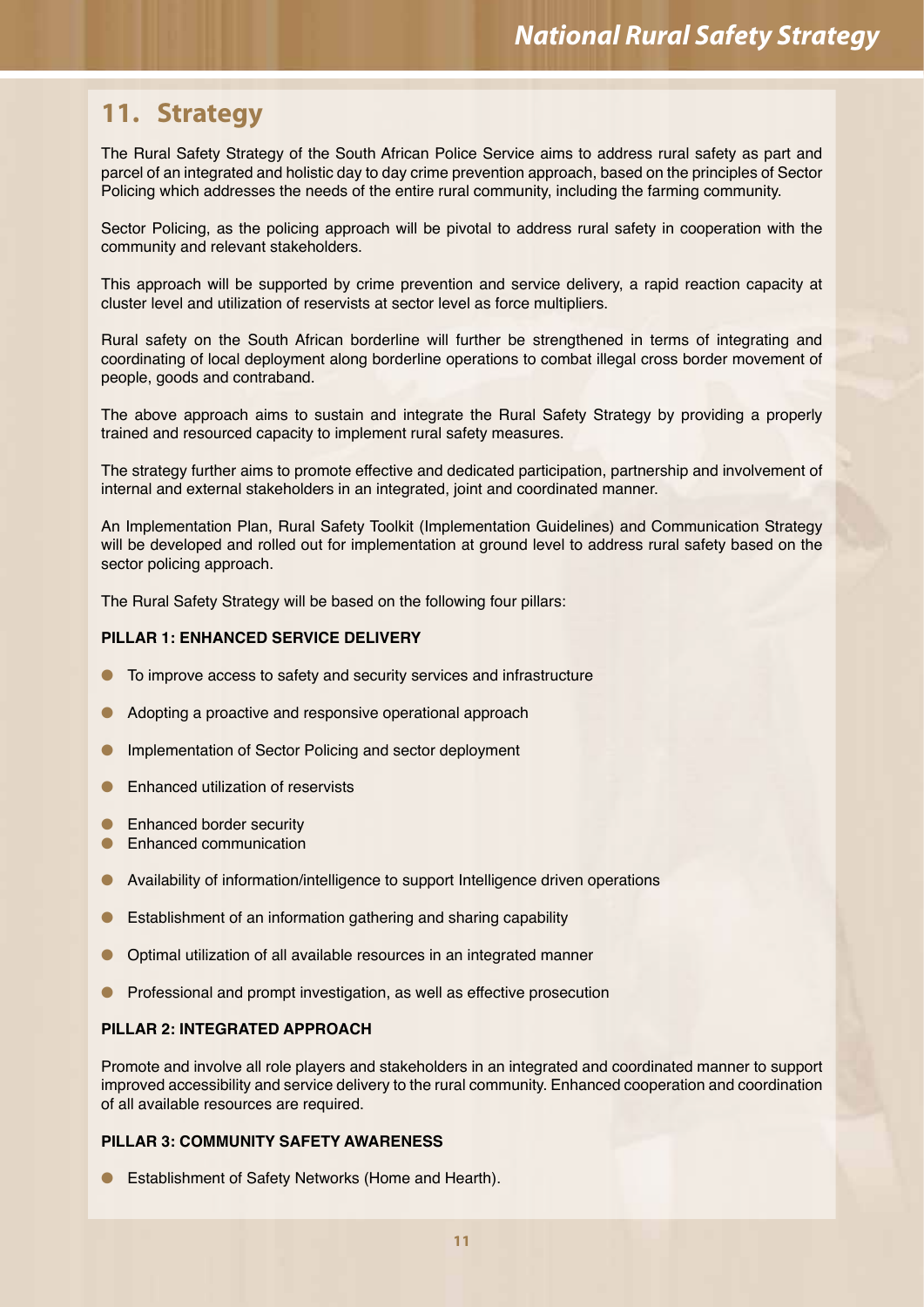## *National Rural Safety Strategy*

● Creating community awareness and educating the rural community in terms of safety and security issues (pamphlets, posters, booklets, community programs and projects).

#### **PILLAR 4: RURAL DEVELOPMENT**

- Promoting effective crime prevention through environmental design (CPTED).
- Implementation of the Comprehensive Rural Development Plan (CRDP).

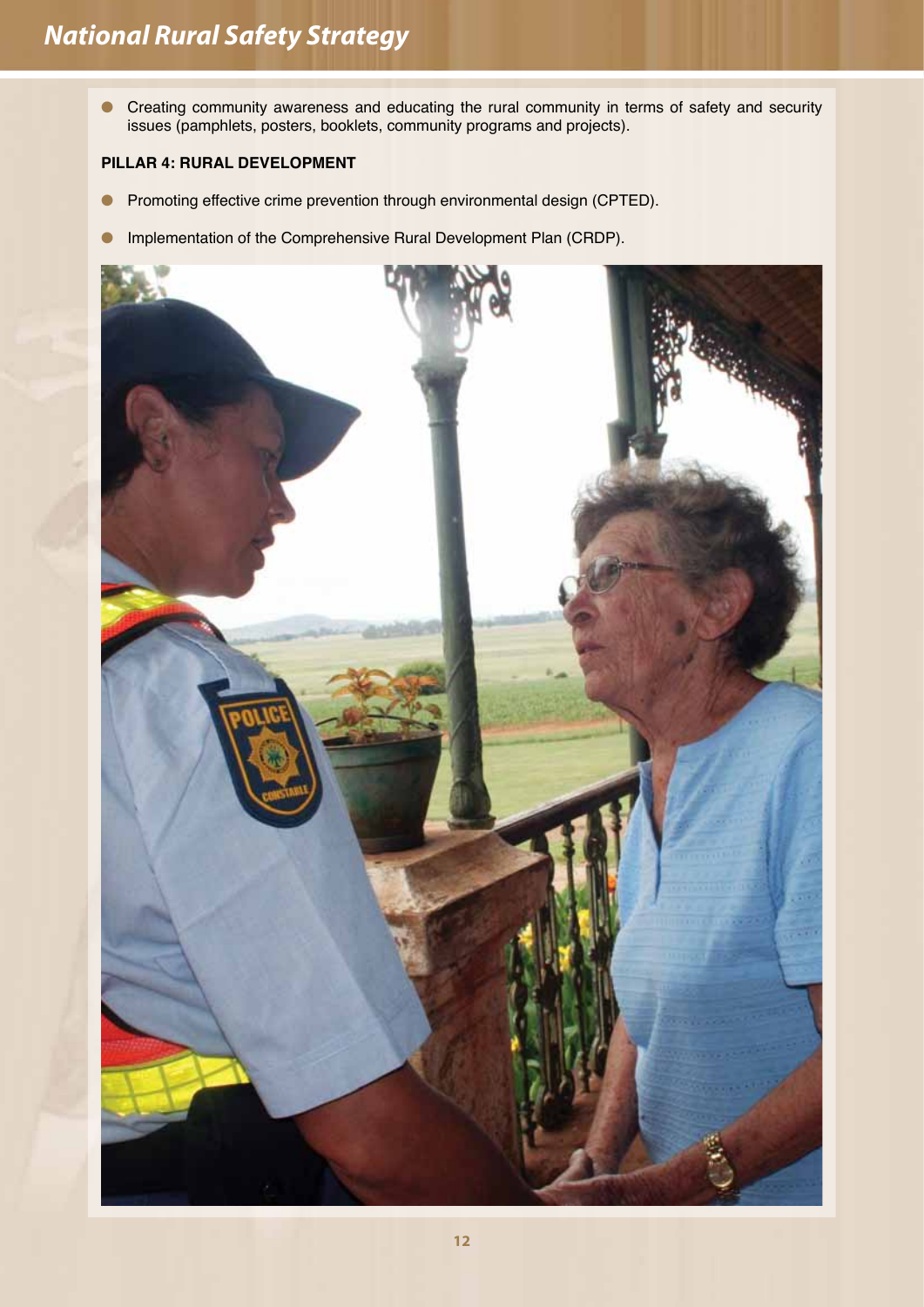### **11.1 Pillar 1: Enhanced Service Delivery**

#### **11.1.1 Introduction**

 An alternative operational approach had to be considered to be implemented within the rural area due to the lack of resources at some police stations in the rural areas, especially a lack of adequate capacity within the Crime Prevention Units.

 Dedicated South African Police Service members strengthened by adequate resources and reservists as force multipliers should be available to support the creation of a safe rural community. In view of this it was decided that the optimal and effective utilization of reservists to implement Sector Policing could address this prevailing situation. It could further support the Rural Safety Strategy and the implementation of the Rural Safety Plans at station level.

 Implementation Toolkits (standard operational procedures) will be developed to support and guide implementation.

#### **11.1.2 Elements of the Operational Concept - Proactive and Responsive Capacity**

The operational approach will be divided into three tiers, viz

- Tier 1: The erection of security border fences fitted with monitors to detect any efforts to cross the border between South Africa and its neighbours. As a further measure to prevent any border crossings static observation posts will be established on high ground on the borderline or close thereto in certain areas. This could be applicable to the borderline between South Africa and Mozambique and South Africa and Swaziland and South Africa and Lesotho.
- Tier 2: It comprises the area from the borderline up to 10 km into South Africa. This serves as the operational zone for the SANDF (when fully deployed) and SAPS members on detached duty until replaced by SANDF deployments. The following operational activities are being performed in this area
	- ➤ Vehicle patrols
	- ➤ Foot patrols
	- **Roadblocks**
	- ➤ VCPs
	- Waylay operations (based on intelligence)
	- ➤ Stop and search operations
	- ➤ Mobile Operations
	- ► Reaction force operations (rotar wing)
	- ➤ Establishment of a tactical information capacity
	- ➤ Joint borderline operations with neighbouring countries.
- Tier 3: Comprises the demarcation of rural station areas into sectors and the creation of a proactive and reactive capacity at cluster and sector levels.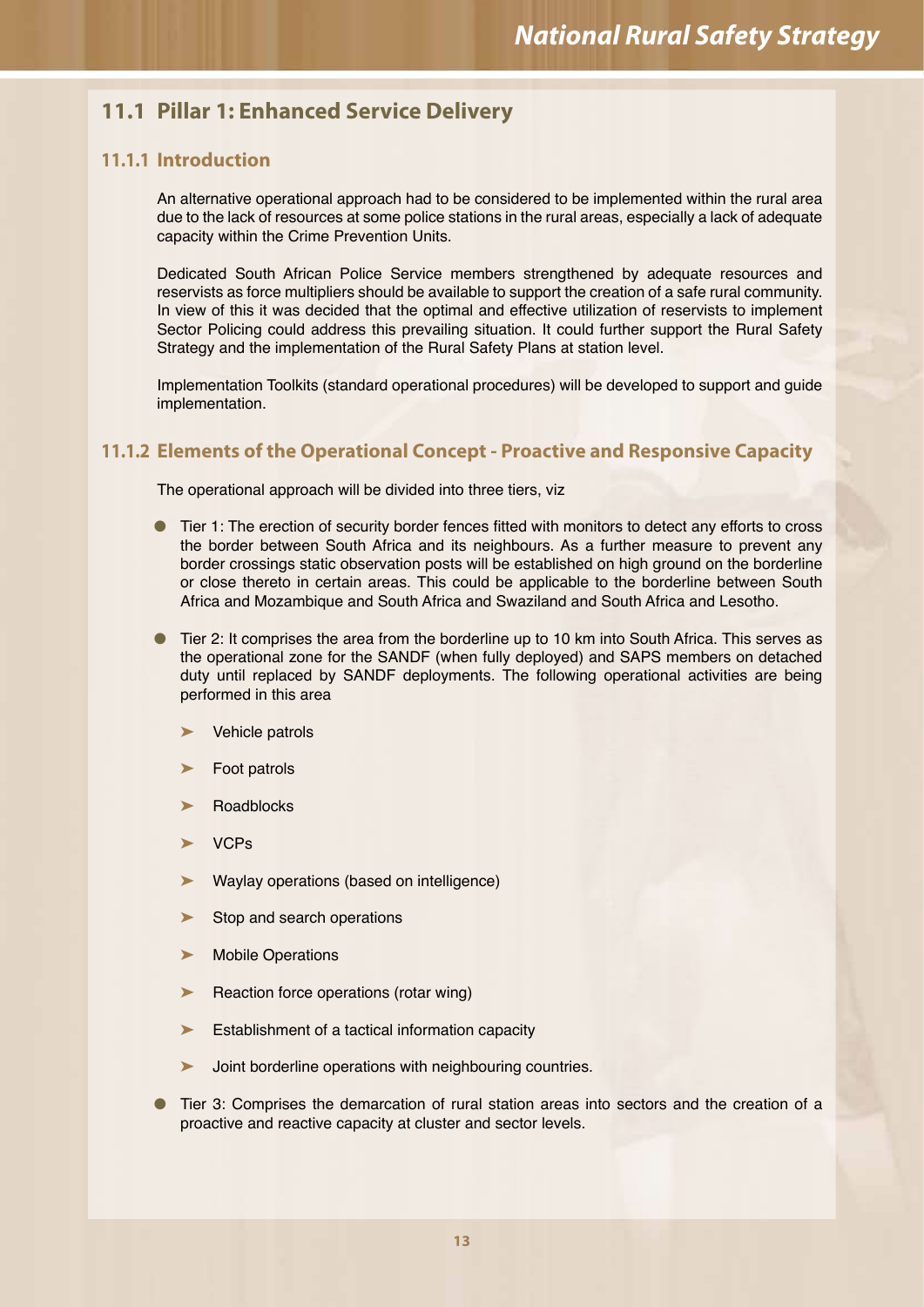#### *Based on the concept of Sector Policing*

 As part and parcel of Community Policing, Sector Policing is seen as the enabling mechanism which organizes and mobilizes individuals within communities to establish the driving force in providing a more effective and person-centred service to the community. As such Sector Policing is also a step towards the development of a modern, democratic policing style to address the safety and security needs of every inhabitant of South Africa at local level.

 Sector Policing is thus seen as a method of dividing a police station area in smaller, manageable sectors. The main principles can be summarised as follows:

- Utilizing it as a crime prevention technique which entails an understanding of the causes of crime and the enabling factors.
- Joining the capabilities of the police and the community, and in partnership, launch projects to:
	- identify and address such causes, as well as enabling factors;
	- ➤ identify hot spots and vulnerable communities; and
	- address community needs
- Making the most effective use of all available resources at a police station and within the community to address crime.
- Adopting a community oriented problem solving approach.
- Working in close cooperation with the local community.
- Encouraging community involvement, enhanced visibility and patrolling of sectors.
- Delivering quality service provided by officers, enjoying the support and approval of the community and active participation by the community in respect of its own safety and security. In practice a four pronged approach is adopted, namely:
	- The station precinct is divided into sectors;
	- ▶ A sector commander is appointed;
	- ➤ A sub CPF structure is established within each sector (community involvement to assist the police with operationalisation of functional policing, including administrative issues); and
	- ➤ Dedicated teams are designated to the sectors in accordance with operational policing needs.

It will thus entail that the specific rural community is divided up into smaller, more manageable sectors comprising of a number of villages, farms or households. Sectors are in contact and communicate via telephone or radio. In the event of the telephone lines being out of order the radio network can serve as a backup communication system between the police station and/or community. This is a vital element within the safety plan of the specific sectors.

 Sector commanders/rural safety coordinators are appointed within the rural sector/s. Further to this, the community identify and elect a community representative as a contact within the community to facilitate liaison between the community and the police. This will ensure quick reaction capability from the sector team and police station in the event of an attack. Contact particulars of the rural safety coordinator/sector commander and the community within the sector must be compiled, shared and made available in case of an emergency to support rapid reaction and response from the Service. A rapid reaction capacity will be established at cluster level to strengthen resources in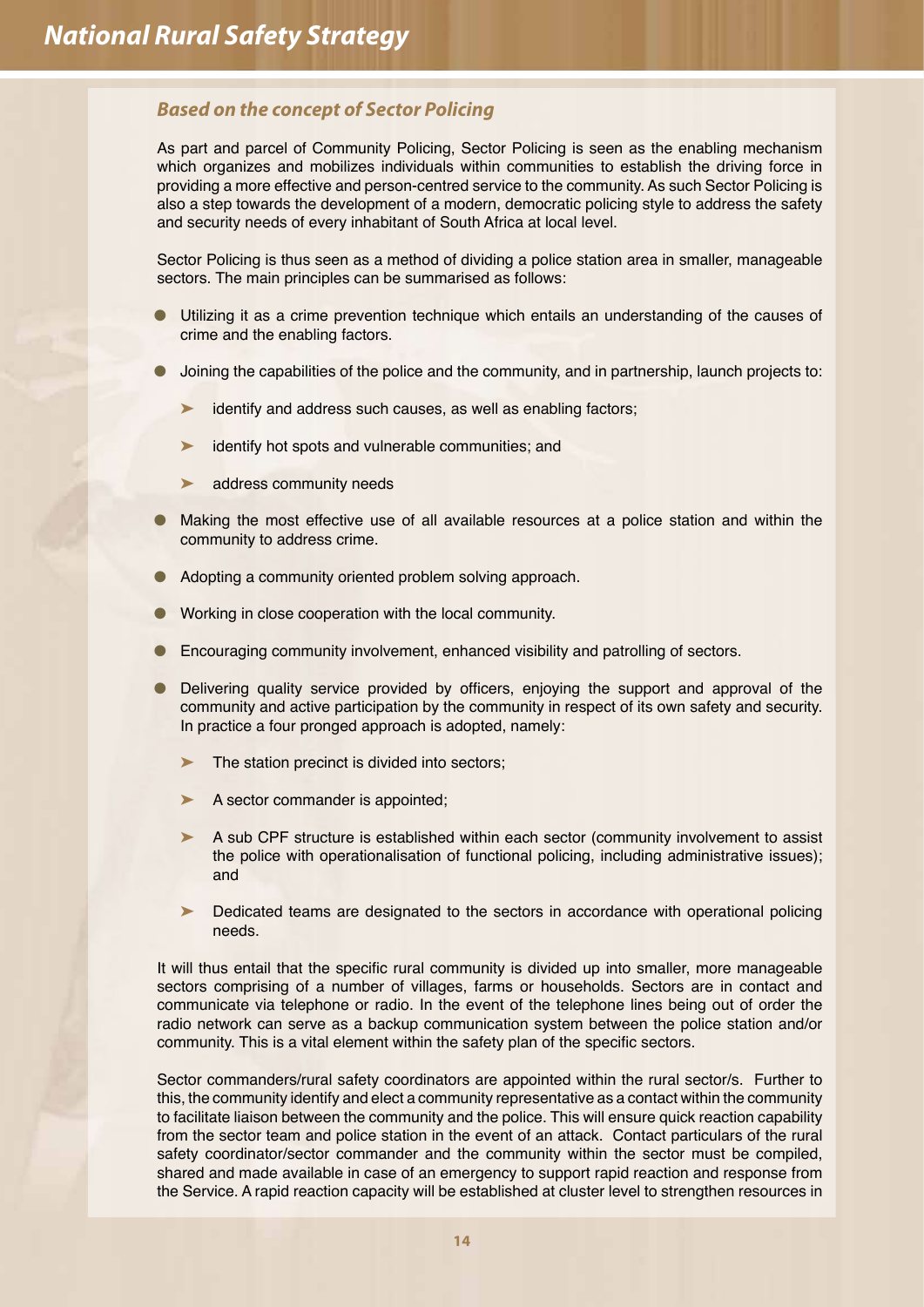rural areas.

 Community members within the rural sector should also be able to rely on their own protection as well as support from neighbours and other members within the rural sector to ensure immediate response in times of trouble, awaiting the deployment of the police station. This will necessitate effective communication and contingency planning. The most important aspect of the abovementioned system is the cooperation, participation and active involvement of each and every community member of the rural sector.

#### *Utilization of Reservists*

The essence of the revised reservist system is that of a voluntary system.

The defined role for reservists is predominantly to support crime prevention and/or reduction operations and initiatives at police station level by enhancing police visibility through patrols, as well as strengthening the South African Police Service capacity during high crime periods, special operations and policing in rural areas.

 Reservists are recruited from the community where they reside and are utilized within their own community to support the South African Police Service in policing their own area to create a safe and secure environment for all to live in. This includes policing functions, as well as ensuring the general safeguarding and protection of the community, more commonly referred to as area safety and protection. The area protection system encompasses the whole community and therefore even the community member who is not a reservist will enjoy the protection that the system offers.

 Reservists will primarily be responsible for the sector area where they reside as part of the sector team, as well as for the safety and security of their own community. They may, however, be utilized within the whole police station area, if a need to address crime exists.

Reservists are further utilized in a broader spectrum of policing as stated in National Instruction 1/2002 (South African Reserve Police Service), namely:

● Category : -Functional Policing

A reservist appointed in this category-

- perform general policing functions in sectors as part of the sector team
- must wear uniform
- must perform duties under the supervision of a permanent member during the period of probation
- ➤ must be trained in relevant aspects of functional policing applicable to his/her duties as well as additional required job specific/in service training, depending on the area of utilization

#### ● **Category: -Specialized Operational Support**

A reservist appointed in this category-

must have particular skills or expertise which can be utilized operationally by the Service such as divers, pilots, social workers, etc

*Duties to be performed by reservists*

#### **Primary responsibilities**

**Visible Policing patrols**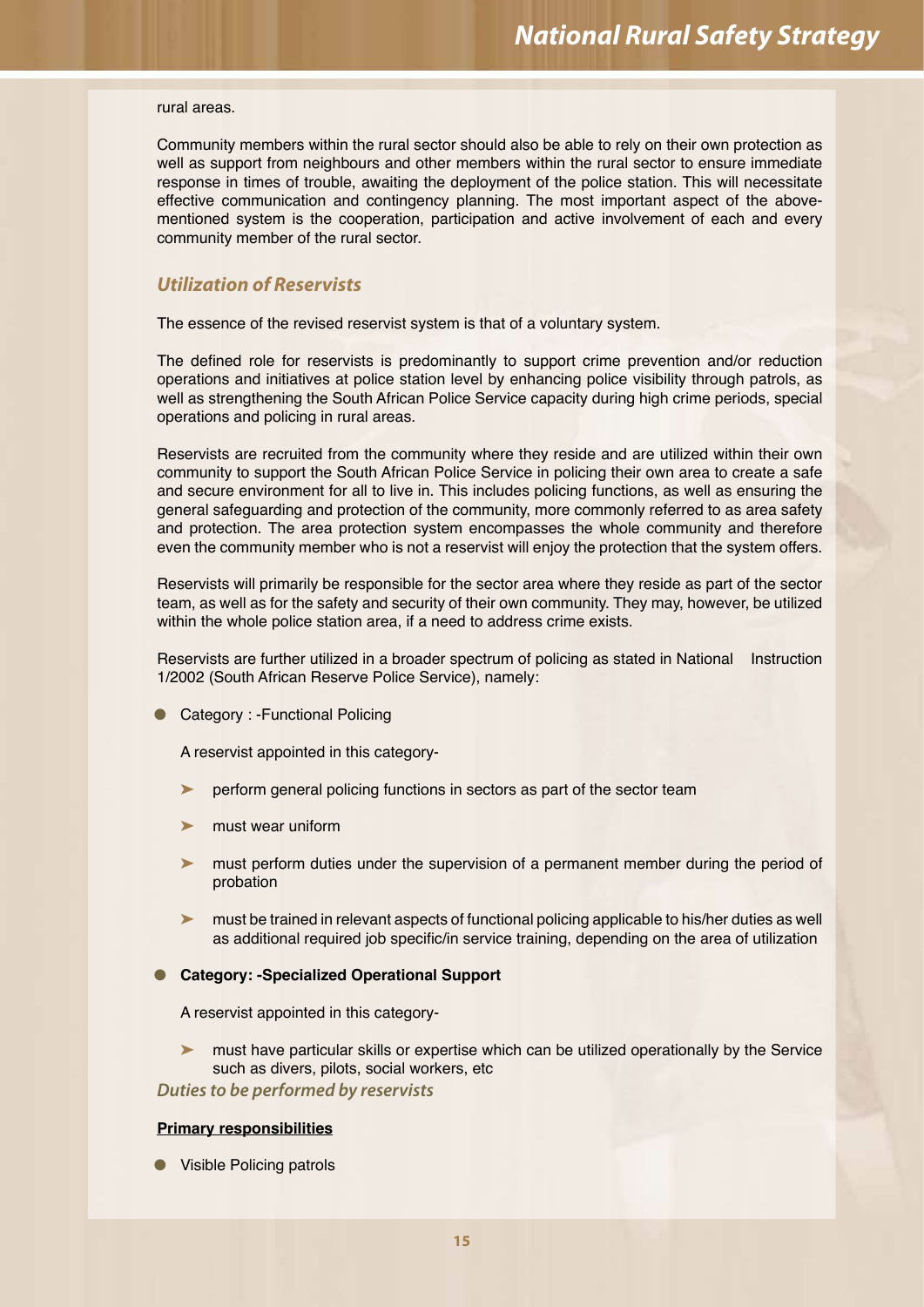Attending to complaints in the sector

#### **Secondary responsibilities**

- Cordon and search
- Visits (Farms, schools, etc)
- **Crime Prevention Operations**
- Awareness in respect of Home and Hearth
- Collection of information (Eyes & ears)
- **Road blocks**
- Reaction, if required in support of permanent members
- **Disaster Management Support**
- Investigation

 The main focus of reservists within the rural environment will be of a pro active policing approach through increased visibility and creating awareness amongst the community to reduce the opportunity for crime to be committed.

 A reactive policing function will also be performed in respect of prevailing emergency situations as first responders to the potential scene of the crime, awaiting the arrival of the local police station.

#### *Cluster and Sector Activation*

#### **Proactive**

- Day–to-day visible policing supported by patrols and crime prevention operations.
- Reservists who work within sector teams may report on and off duty in the sector at a predetermined assembly point due to vast distances that may have to be travelled to the police station.
- Deployment and other activities are managed and controlled from the predetermined assembly points.

#### **Reactive**

- During an emergency, eg acts of violence against the farming/rural community or Priority A crimes being committed, the sector commander is contacted and he/she activates the reservists within the sectors.
- The reservists within the sector immediately react as first responders to contain the situation and the police station is informed to respond. Cluster capacity is informed to further strengthen and support deployment.
- Contingency plans must be in place for identified incidents (violence on farms/rural areas or small holdings, floods, fire, etc).
- Contact lists/directories must be compiled, updated regularly and be available at the community service centre.
- Maps of the total rural environment must be available to deal with emergency situations in a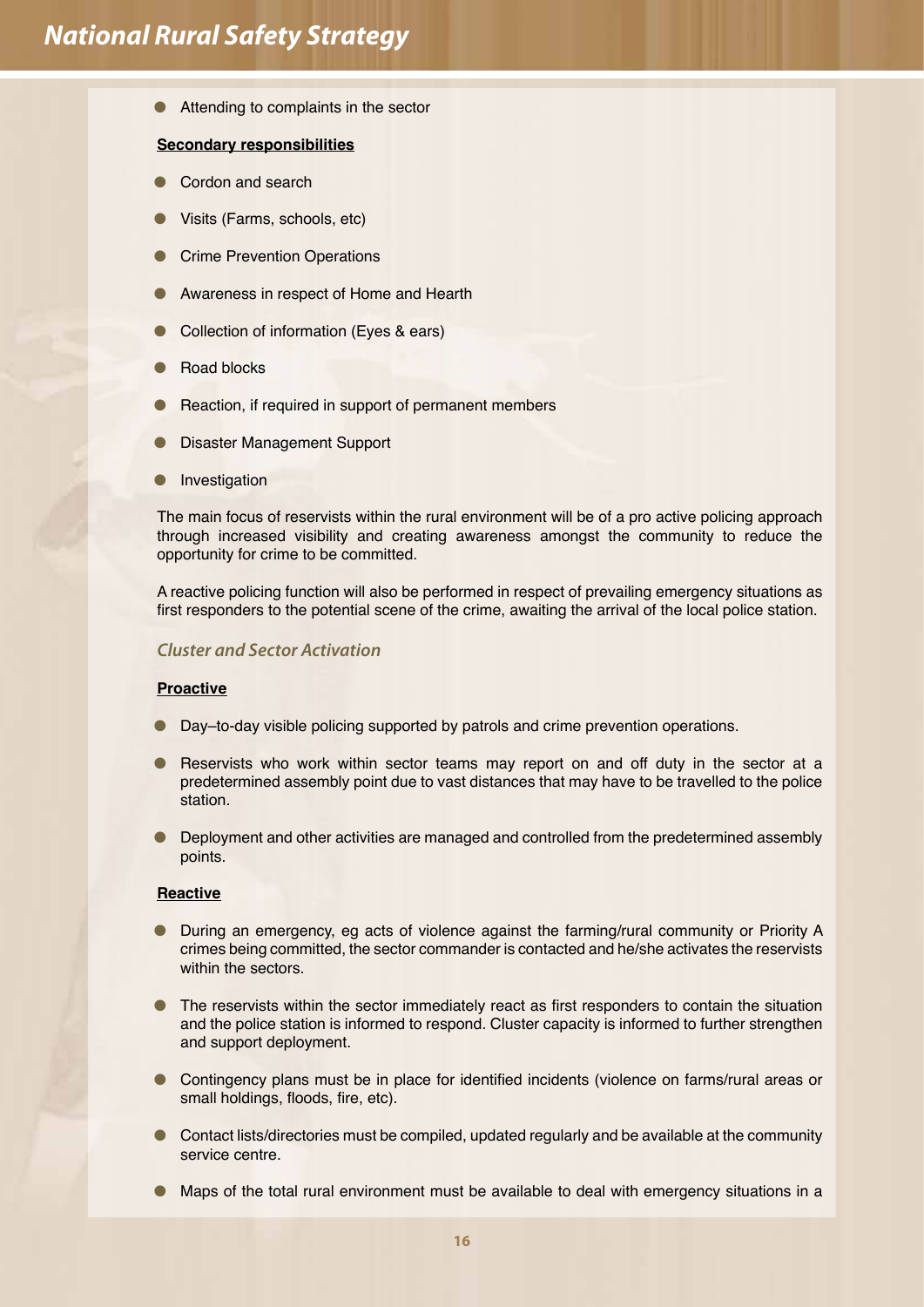rapid and effective manner.

- Rural Safety Plans are developed and implemented to address crime in the rural areas.
- Exercises/simulations in respect of the different scenarios must be conducted annually.

#### *Reporting on/off duty*

- Where long distances have to be travelled, commanders may authorise reservists to be inspected at predetermined assembling points and be placed on duty by a senior permanent member or Sector Commander to perform patrols and be deployed during emergencies.
- The senior permanent member must telephonically or via radio report to the community service centre commander and request that the reservists be placed on duty by the latter and be issued with a SAPS 10 number.

#### *Arrest and Detention*

Detention will only be allowed at the police station and a suspect will therefore have to be transported to the police station after arrest. Exhibits will also be kept at the SAPS 13 store at the police station.

#### *Information driven*

- All activities, such as patrols, road blocks and cordon and search operations must be planned and activated, based on the Crime Threat Analysis/Crime Pattern Analysis, or other information provided by the Crime Intelligence Gatherers (CIG)/ Crime Information Official (CIO) at the police station.
- The Crime Prevention Commander is responsible for ensuring that such information is available at the start of each shift and is communicated to the sector commander/team.
- The Sector Commander is responsible for the deployment of reservists based on the information provided.
- The sector team commander must be briefed at the beginning of each shift by the sector commander during the parade.
- Information reports must be completed and handed over during change of shifts to station management and Crime Information Centres for verification and dissemination.
- Informer databases must be established and maintained at police station level.
- Note of crime indicators must be recorded and communicated.
- Sector Reports must be completed.

 *Development and Implementation of Rural Safety Plans and Contingency Plans to deal with specific identified incidents*

- The National Rural Safety Strategy and Borderline Security Strtaey will be aligned.
- The Provincial Rural Safety Strategy will be aligned with the National Rural Safety Strategy.
- Station Commanders must develop Rural Safety Plans that are aligned with the Provincial Rural Safety Strategy.
- Inputs on crime prevention initiatives and priorities must be given annually to be included in the Municipal Integrated Development Plan (IDP).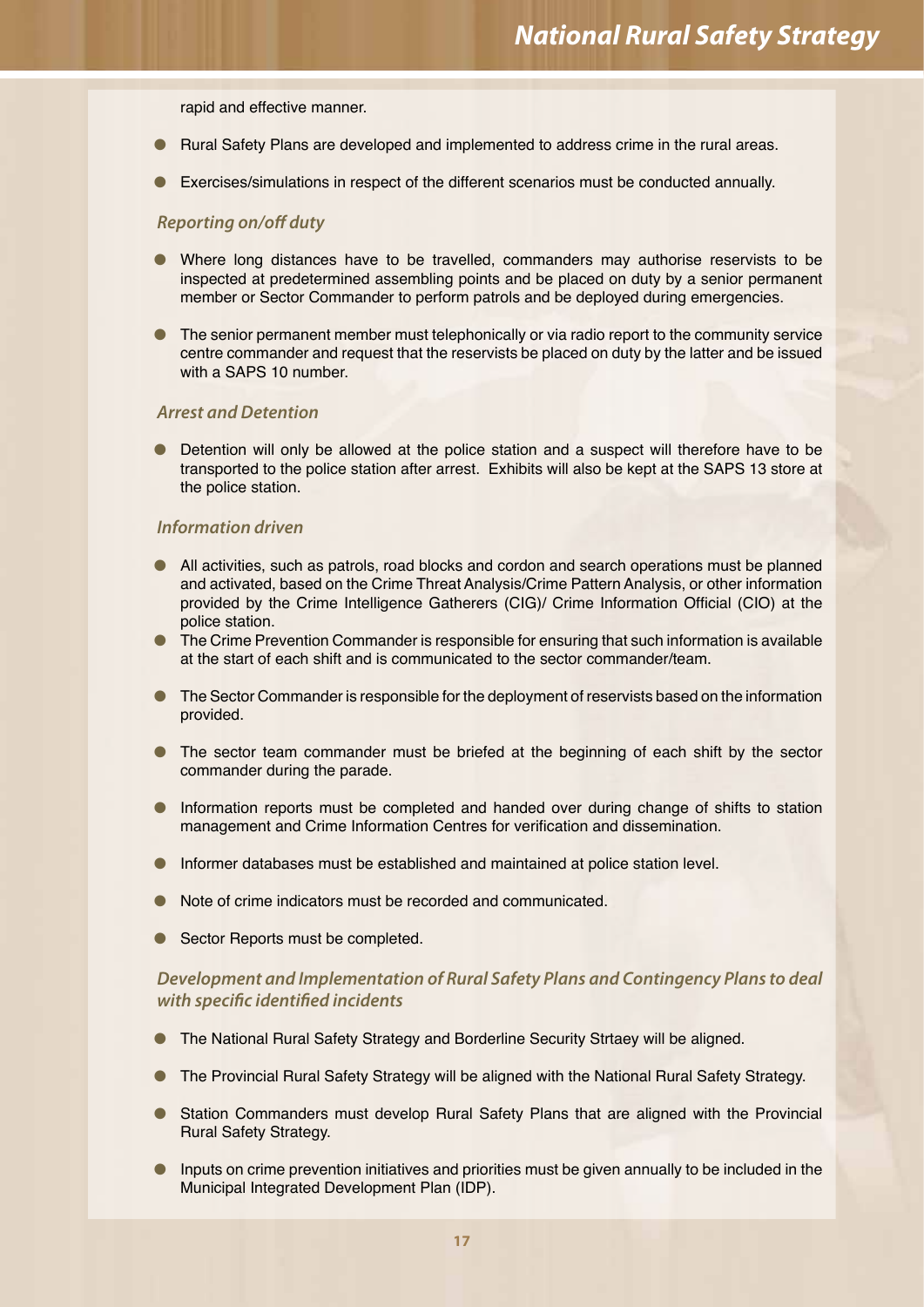- Contingency plans to deal with specific identified incidents (fire, flood, violence on farms/rural areas and small holdings, etc) must be developed and be available at the police station.
- Exercises/simulations in respect of the different scenarios (fire, flood, violence on farms/rural areas and small holdings, etc) must be conducted at least annually.

#### *Establishment of an effective communication network*

An effective communication network to ensure the success of this strategy is essential.

The following must be in place in the rural sector:

- **Radio Communication Networks**
- Availability of telephone lines/cellular telephones
- Availability and sharing of contact particulars of the sector commanders
- Availability of contact particulars of contact persons within the rural community
- Availability of communication networks amongst the community
- **Establishment of rural sector profiles**

#### *Effective Investigation and Prosecution*

The following is essential:

- Proper investigation of all cases reported
- Feedback and communication with complainants on regular and ongoing bases
- Close cooperation with prosecuting authorities
- **Establishment of Task Teams to address violent rural crime**
- Enhanced cooperation and participation between crime prevention and investigating officials regarding modus operandi, follow up information and operations, identifying trends, feedback to complainants, etc.

## **11.2 Pillar 2: Integrated Approach**

#### *Introduction*

 The success of the Rural Safety Strategy depends on the involvement of all role players in the rural environment, including Government, non governmental organisation, business and the broader community. It is therefore required that;

- Relevant Government Departments take responsibility for the role they play in ensuring a safe rural environment, as well as the development of rural infra structure and upliftment of the rural community and are held accountable for their responsibilities.
- Non-governmental organisations get involved to assist in the development and education of the rural community to create a vibrant, growing and sustainable rural environment.
- Community members take ownership for their own safety within the rural sectors and rely on providing for their own protection as well as support from neighbours and other role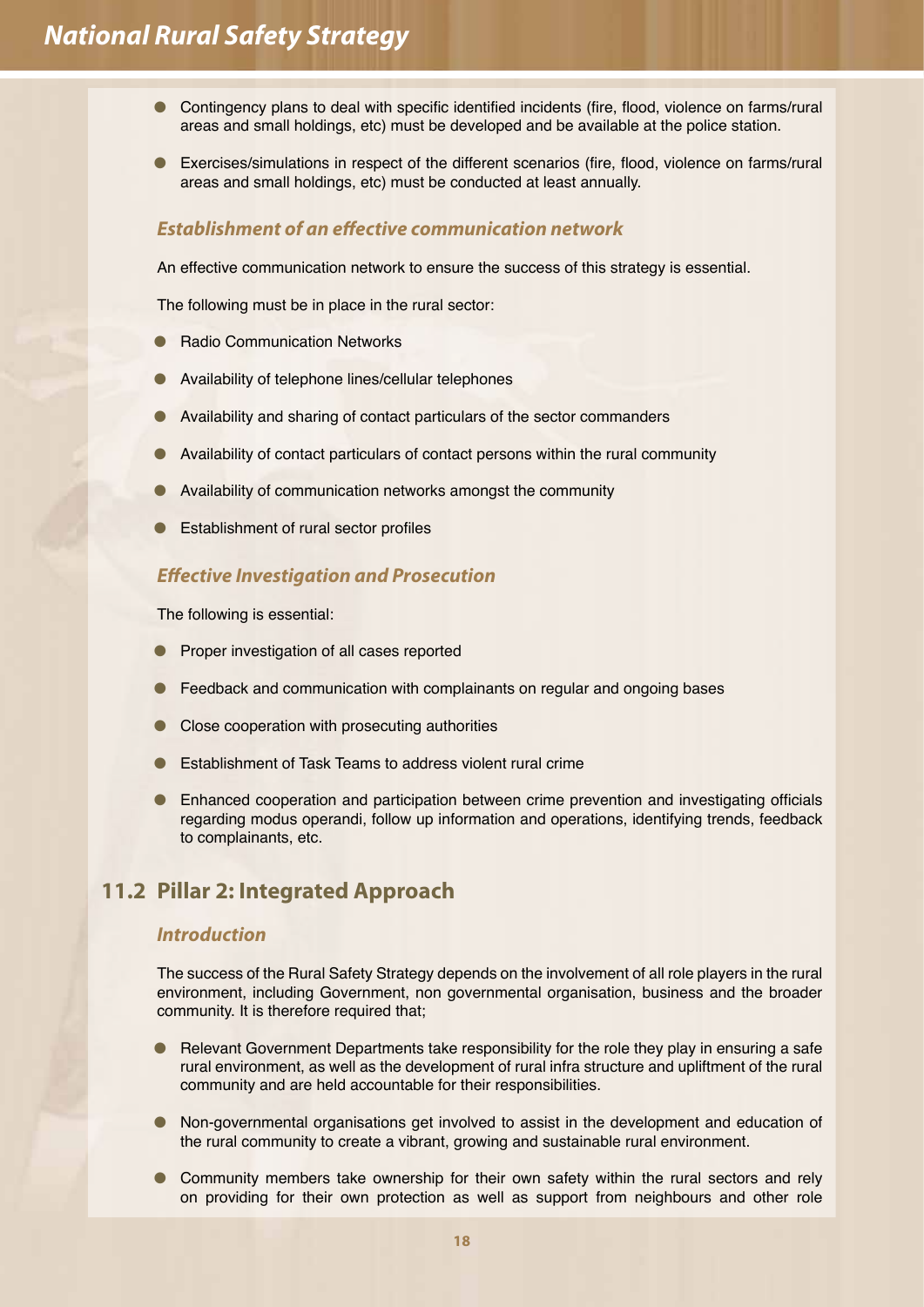players within the rural sectors to ensure immediate response in times of trouble, awaiting the deployment of the South African Police Service police station or reservist sector capacity.

#### *Identify all role players/stakeholders*

The following role players/stakeholders could play a role in rural safety:

- South African Police Service
- **Organised Agriculture**
- **Farm workers unions**
- Government (Rural Development and Land Reform, Education. Agriculture, Forestry and Sea Fisheries, Labour, Home Affairs, Social Development, SANDF, NPA)
- **Local Government**
- **Provincial and local Traffic Law Enforcement**
- Non governmental organisations
- Civil society
- **Business**
- **Private Security**
- Faith based Organisations (churches, temples, mosques)
- **Traditional Leadership**
- Community Based Structures (women's groups, youth groups, senior citizens groups, etc)
- **Community**

The community can get involved by:

- joining as reservists or volunteers, or get involved in Community Police Forum (CPF) structures;
- communicating available information that can assist and support the South African Police Service to prevent crime or otherwise to detect and arrest criminals known to the Service; and
- getting involved in structures within the rural sector, such as:

#### **Watch systems**

- **Residential Watch Systems**
- **Farm watch**
- Small holding watch
- **Village watch**
- Neighbourhood watch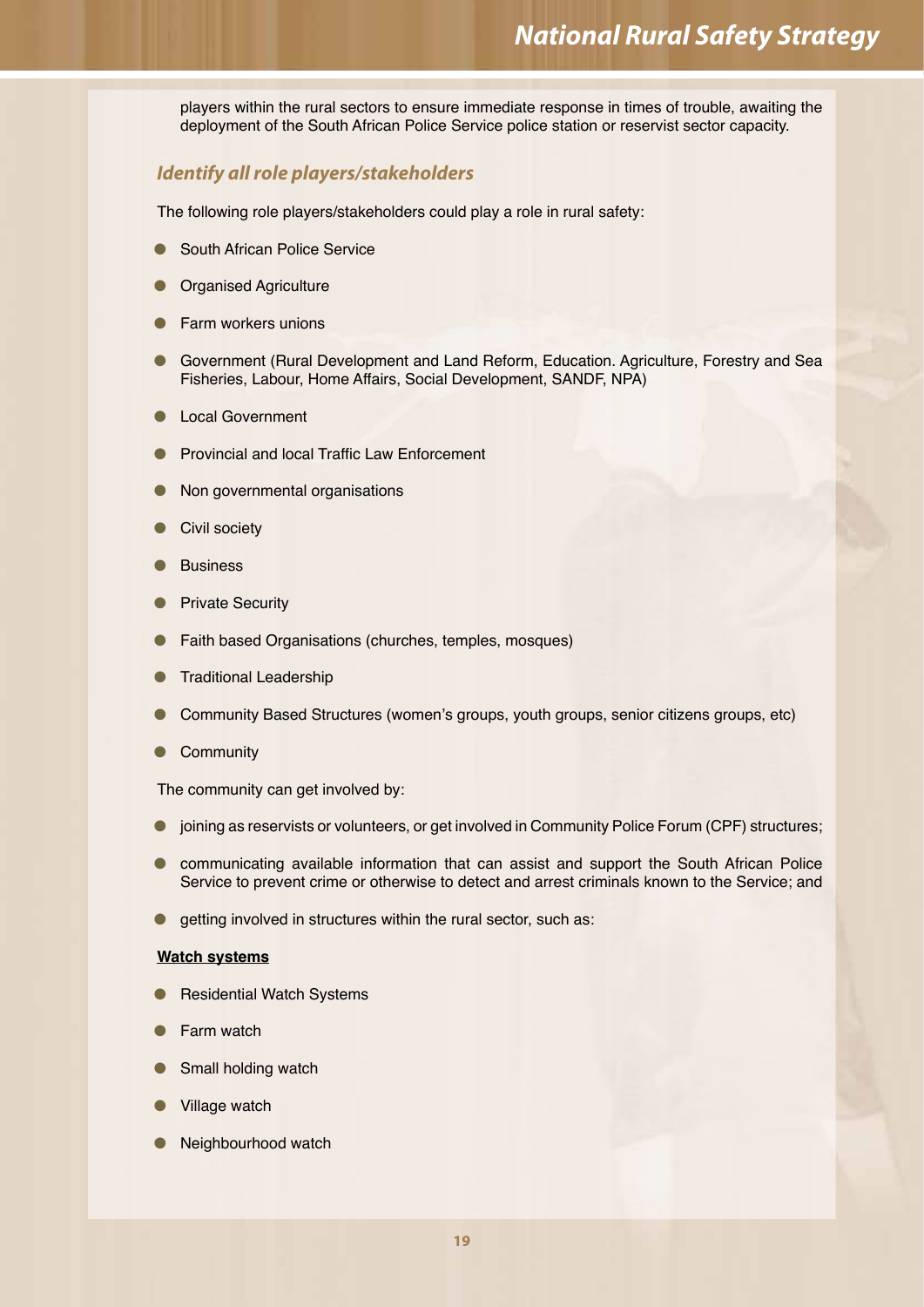#### **Industrial/business entities**

- **Mines**
- Game Parks/nature reserves
- **Forestry**
- Guest houses/resorts

#### **Community patrollers**

 Community patrollers are voluntary groups of people giving some of their time and taking responsibility within their own communities to help the police make the communities which they reside in safer.

 Community patrollers will fall within the domain of the sector commander/rural safety coordinator. Community patrollers will enhance the relationship between the police and communities and it gets people to embrace their role in crime prevention.

The purpose of community patrollers is to:

- provide capacity in the areas within which they reside;
- assist in identifying root causes of crime as well as enabling and contributory factors; and
- act as the eyes and ears of the South African Police Service

#### **Volunteers**

 Volunteer thus means a member from the community who by choice renders unpaid duties without any requests for remuneration, return in money or other consideration, such as services, skills, knowledge, time, equipment or funding at no cost or expectation of compensation/remuneration from the Service.

 Skills, knowledge, time and capacity volunteered will enhance the cooperation and relationship between the police and community and thus facilitate the successful implementation of the Rural Safety Strategy.

#### *Community Police Forums (CPF's)*

 The involvement of the CPF's in community projects and initiatives that would support the upliftment of the community, addressing socio-economic issues and address crime prevention are essential.

Objectives of the Community Police Forums

- Establishing and maintaining a partnership between the community and the Service;
- Promoting communication between the Service and the community;
- Promoting co-operation between the Service and the community in fulfilling the needs of community regarding policing;
- improving the rendering of police services to the community at national, provincial and local levels;
- improving transparency in the Service and accountability of the Service to the community; and
- promoting joint problem identification and problem-solving by the Service and the community.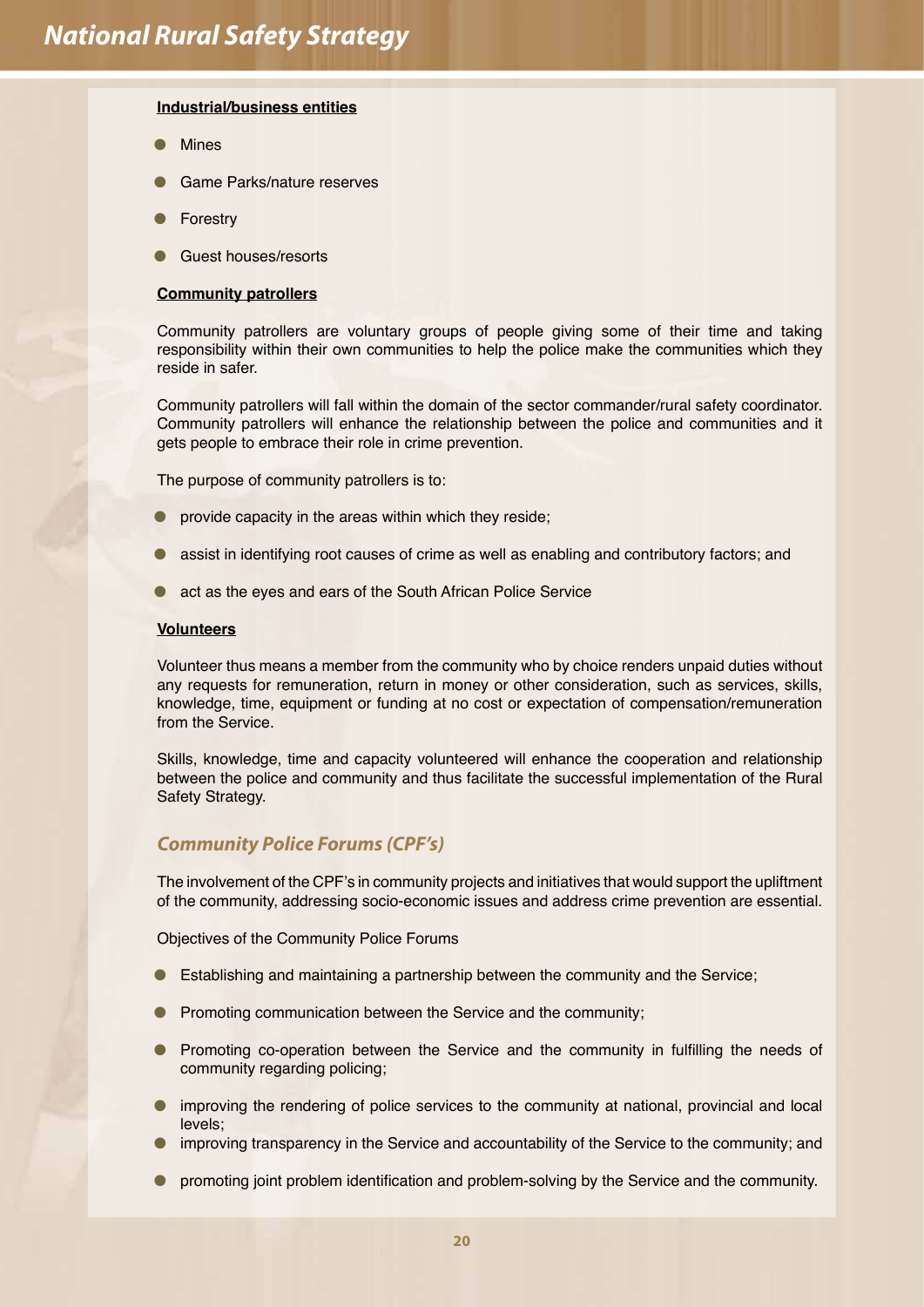#### *Establishment of Partnerships*

 Fostering and establishment of partnerships in the community that would support the creation of a safe and secure rural environment are essential.

#### *Establishment of Coordination/ Communication Structures*

 Enhance the functioning of existing coordination mechanisms/structures at all levels to support coordination and cooperation of all activities in a joint and coordinated manner.

 A Rural Safety Forum (Rural Safety Priority Committee) must be in place and meet on a quarterly basis at national level. The activities of the National Rural Safety Forum will be managed by a Constitution jointly developed and agreed to by all role players.

 A Sub Rural Safety Forum must be in place and meet on a bi-monthly basis at national level as an operational capacity. The Sub Rural Safety Forum will be responsible to:

- monitor all incidents on farms and small holdings as per agreed definition;
- analyse incidents to determine crime trends, crime patterns, modus operandi and hot spots/ flash point areas;
- develop and implement corrective actions or intervention measures to address affected communities and/or provinces;
- identify problem areas within the farming and rural community and develop measures to address such problems;
- sharing of available information with all role players; and
- development of action plans to address identified gaps/shortcomings.

 Similar coordination mechanisms/structures must function at provincial, cluster and police station level. Existing policing and other structures must be utilized for this purpose to:

- identify safety and security problems and develop action plans to address such problems;
- establish good relationships with all role players;
- create awareness;
- share information;
- plan and implement pro active crime prevention operations; and
- plan and implement reactive operations.

 The following structures could be utilized for coordination, communication and operational planning at all levels:

- JOINTS structures
- SAPS structures, such as PCCF, SCCF
- Community structures, such as CPF, Sub CPF's
- **Local Government structures**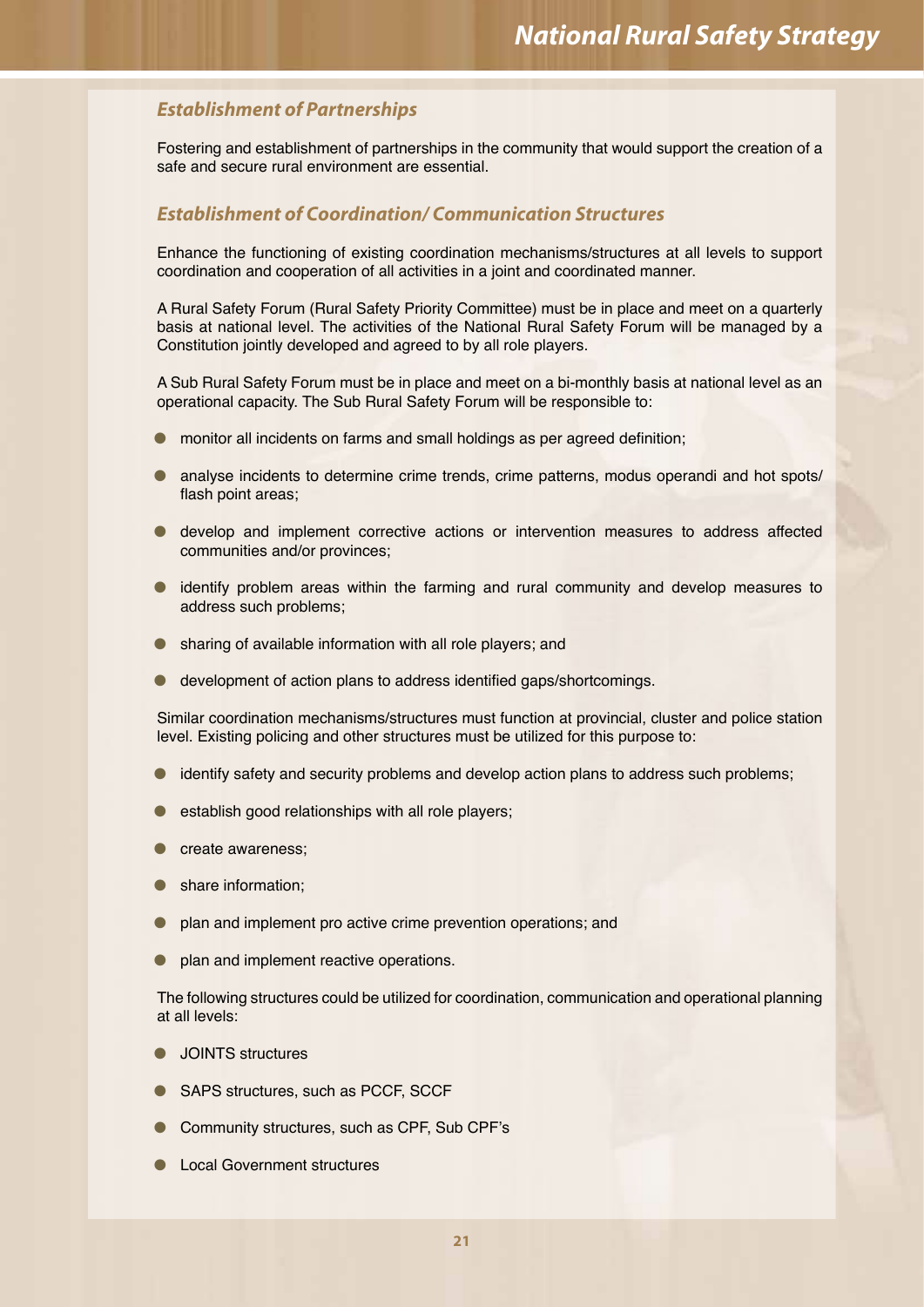- Disaster management structures
- **Private security structures**
- **Traditional Leaders structures**
- Organised agricultural structures

The following role players should be involved depending on the level at which the structure function:

- South African Police Force
	- ➤ Visible Policing, (include Borderline Security and Sector Commander)
	- ➤ Detective Services
	- ➤ Crime Intelligence
- **Relevant Government Departments** 
	- ➤ Department of Agriculture, Tourism and Fishery
	- ➤ Department of Rural Development and Land Reform
	- ➤ Department of Justice (National Prosecuting Authority)
	- ➤ South African National Defence Force
	- ➤ Local Government
- **Organised Agriculture**
- **Farm workers Unions**
- Ad hoc Representatives depending on identified issues/problems:
	- ➤ Department of Social Development
	- ➤ Department of Education
	- ▶ Department of Labour
	- ➤ Department of Home Affairs

 The Justice Crime Prevention Structures (JCPS) could facilitate cooperation and coordination at all levels.

#### *Appointment of Rural Safety Coordinators*

 A rural safety coordinator must be appointed at national, provincial, cluster and police station level to coordinate all activities in the rural community and serve as liaison between the rural and farming community, and the police station.

 If adequate resources are not available to appoint a dedicated rural safety coordinator the appointed sector commander can serve this purpose. However, at provincial level a rural safety coordinator must be appointed.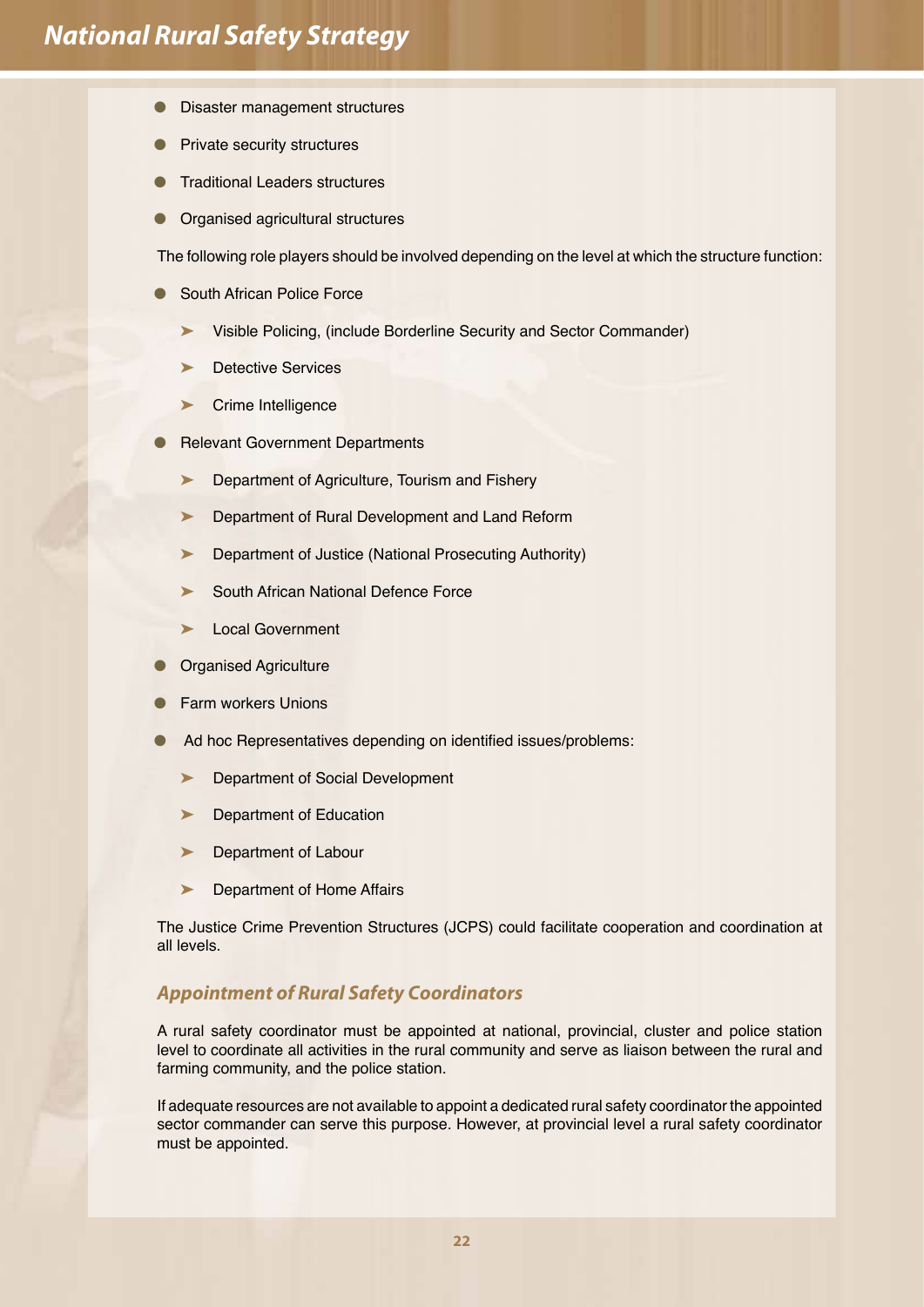## **11.3 Pillar 3: Community Safety Awareness**

#### **11.3.1 Establishment of Safety Networks**

 The community should also take ownership to ensure their own safety in partnership with the South African Police Service by establishing safety networks within their communities. Rural communities that know each other and support each other become less vulnerable and pose a threat to the criminal.

Areas of focus could include but are not restricted to the following:

- Crime and violence against person/s on farms and small holdings
- Abuse/exploitation of farm workers
- Crimes against the vulnerable (women, children, elderly, disabled, foreigners)
- Domestic violence
- Substance abuse
- Sexual offences
- **Theft**
- Juvenile delinquency/child abuse/child neglect
- **Stock theft**
- Theft of farm produce, input supplies and equipment
- Non ferrous metals
- Crimes motivated by myths, beliefs and ritual killings

 Establishment of safety networks includes the home and hearth function, communication amongst the rural community and communication with the South African Police Service.

 Home and Hearth refers to those measures implemented by the rural community to protect themselves, as well as the support provided by the South African Police Service in respect of awareness and sharing of safety hints. The basic elements of the home & hearth function thus refer to the implementation of the following:

#### *Physical Measures*

- **Security Fences**
- **Dogs**
- **Security lights**
- Communication systems/structures

#### *Public Education and Creating Awareness*

**Community Projects and Awareness Campaigns**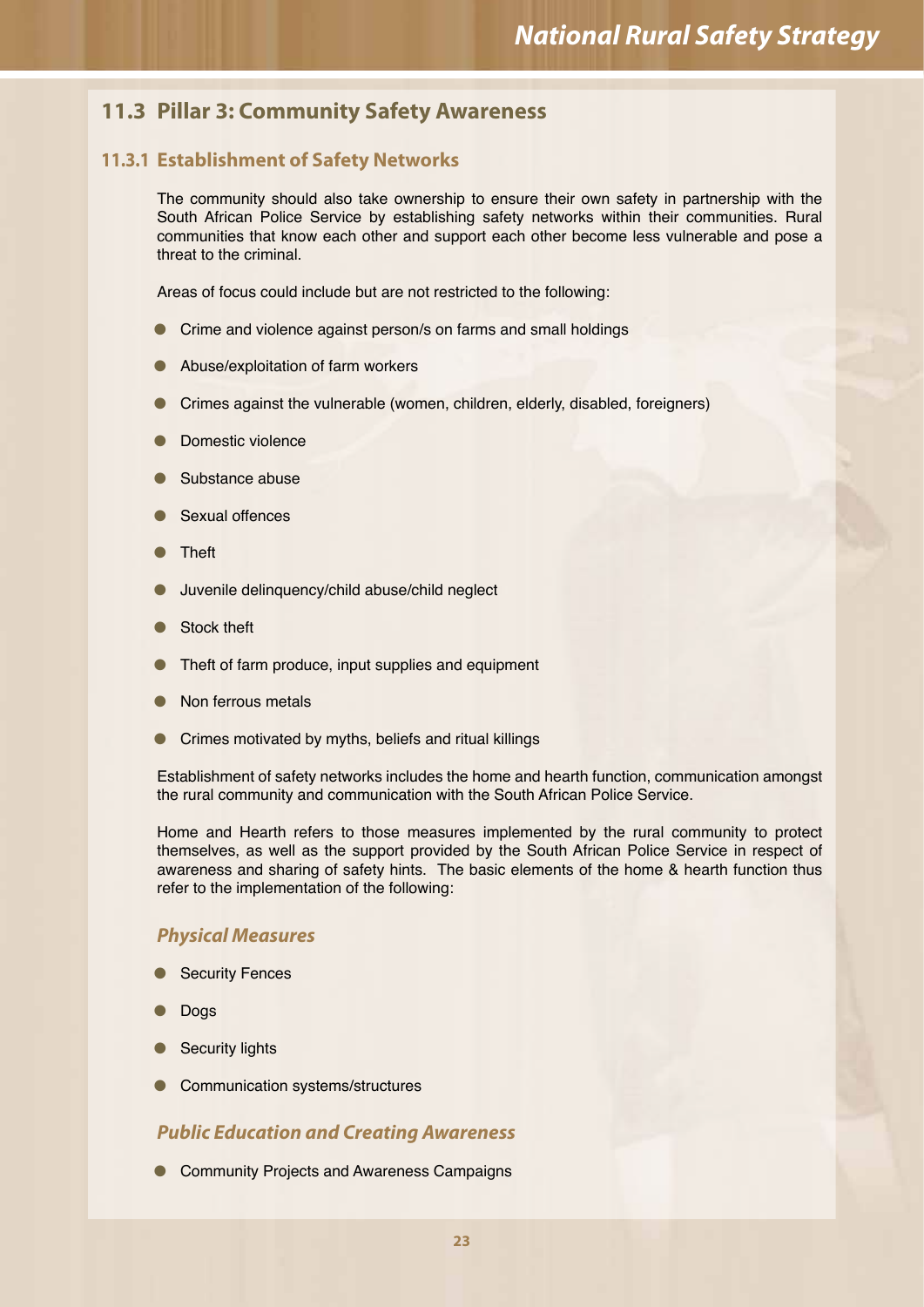- ➤ Distribution of pamphlets/booklets that deals with the following:
	- $\triangleright$  Physical security measures
	- $>$  Safety tips
	- $\geq$  Legal implications (Use of Firearms, etc)
- ➤ Identification/Marking of homesteads
- Farm visits to educate the community
- Information sessions to educate the community

#### *Information Gatherers*

- Act as eyes and ears for the South African Police Service and immediately report suspicious behaviour.
- Identify possible indicators of potential danger/attack/suspicious behaviour
- Building of sound relationships amongst all residents within the rural environment.

#### *Access Protocol*

Implementation of a protocol to manage access to farms to support a safe and secure farming environment.

#### **11.4 Pillar 4: Rural Development**

 Infra structural development within the rural environment is essential to ensure equal accessibility to services and service delivery.

 Crime prevention is understood to mean all those activities which reduce, deter or prevent the occurrence of specific crimes by:

- altering the environment in which they occur;
- changing the conditions which are thought to cause them; and
- **providing a strong deterrent in the form of an effective criminal justice system.**

 Certain types of crime can be addressed by altering the environment in which they occur. The environment can be planned designed and managed in such a way that it requires more effort from potential offenders to carry out their criminal activities.

 It must also be remembered that what works in one situation might not be appropriate in another situation; because numerous factors influence the type of crime as well as where and when it occurs.

 It is necessary that planning and design principles work together with other crime prevention approaches. Crime needs to be addressed through targeted, locally developed interventions that are based on an understanding of the local conditions where the crimes occur. Environmental design interventions, in particular should be developed at a local level and the local authority will be in the best position to take the lead in this regard.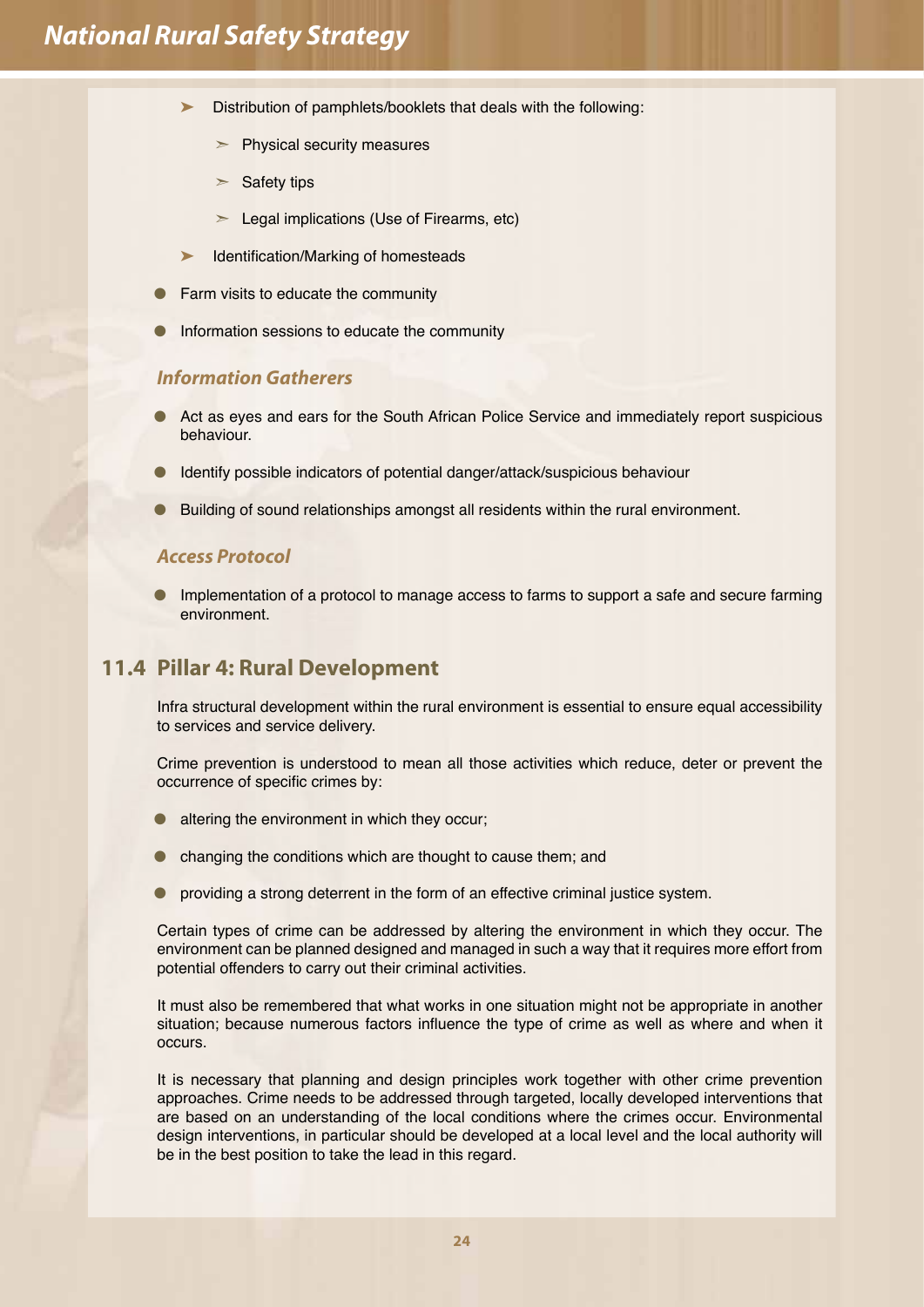#### **11.4.1 Crime Prevention through Environmental Design (CPTED)**

 Crime Prevention through Environmental Design (CPTED) is a multi disciplinary approach to deter criminal behaviour through environmental design. Environmental design initiatives should ideally be coordinated by the local authority in collaboration with the South African Police Service.

Research has shown that offenders cannot be literally prevented from committing crime by using CPTED as it is dependent upon changes to the physical environment that will cause an offender to make certain behavioural decisions. Thus CPTED is:

- changing the way communities/environment are designed to make it difficult for criminals to operate; and
- redesign/upgrade existing designs with the intent to reduce opportunities for crime.

#### *Roles and responsibilities*

#### *Police*

It is essential that local police stations become involved with environmental design initiatives. They are usually able to identify problems related to the physical environment and know where different types of crime occur within their precincts.

#### *Community*

 Identifying of problems encountered in the areas that they use, for example engage in clean up programs within the area, identify dangerous areas where they feel vulnerable, marking of their residences, etc.

#### *Local Government*

 Local government is responsible for infrastructure development maintenance and strict enforcement of bylaws to control illegal activities. In this regard the IDP should be influenced to support crime prevention.

#### *CPTED and the Rural Community*

- High dense vegetation surrounding the property, gives criminals a hiding place
- Entrances/gates demarcated with thick bushes/flowers make it easy for criminals to hide
- Property/house numbers should be clear and visible to enable a rapid response by the Service
- Avoid very bright security lighting that creates blinding glare and/or deep shadows that hinder the view of potential observers
- Closed circuit television (CCTV) cameras can be used in make the most of where window surveillance is not available
- Roads/intersections/off ramps/stop streets must be free of obstructions
- Liquor outlets/taverns/shebeens should be properly located and not near crèches, schools, playgrounds, etc.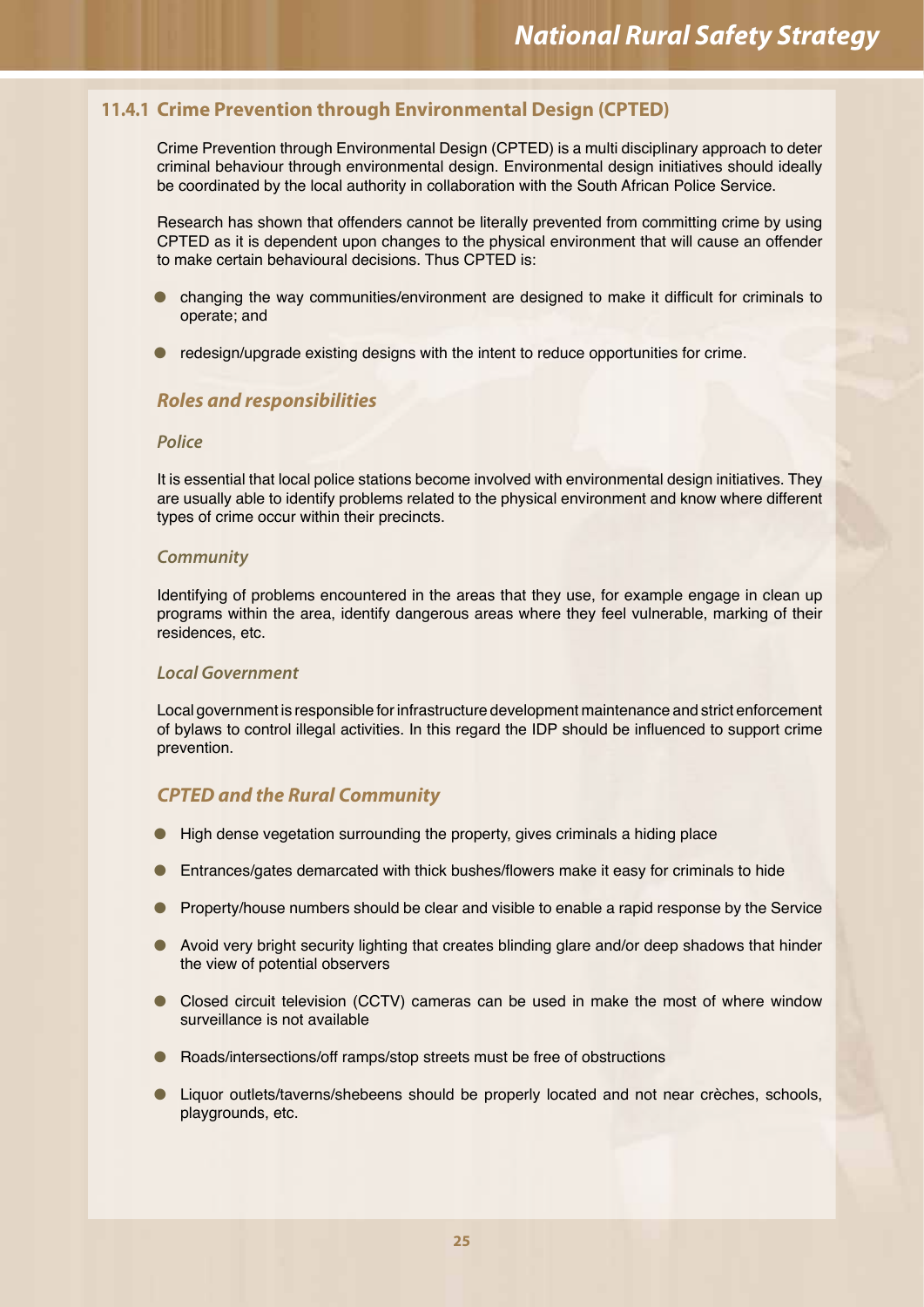#### **11.4.2 The Comprehensive Rural Development Plan**

 "The Comprehensive Rural Development Plan (CRDP) is a cross cutting and comprehensive rural development program. It entails the development through all sector departments and clusters within the Medium Strategic Framework (MTSF, 2009-2014) and Governments Programme of Action". (Comprehensive Rural Development Programme Framework Version 1: July 2009)

The programme consists of three components:

- **Agrarian transformation**
- Rural development
- **Land reform**

 The CRDP aims at being an effective response against poverty and food insecurity by making the most of and managing natural resources to create vibrant, equitable and sustainable rural communities.

 Relevant to the South African Police Service is law enforcement, security and order within the rural communities which will focus on the following:

- Activate Community Policing Forum and Traditional structures to deal with crime and conflicts
- Neighbourhood watch systems and unity amongst the community
- Fostering of a strong sense of Ubuntu
- Villagers committed to safety in their homes
- Dealing with youth offending through the implementation of effective youth programmes, etc
- Participation of the South African Police Service in the CRDP structures at the different tiers of Government
- Development of police stations and improving access to police stations in rural areas

## **12. Resources**

The following basic equipment must be available:

Communication (Radios & radio network, cellular telephones)

- Firearms
- **Bullet Proofs**
- **Vehicles**
- Crime Scene kits
- **Hand Cuffs**
- **Tonfas**
- **Torches**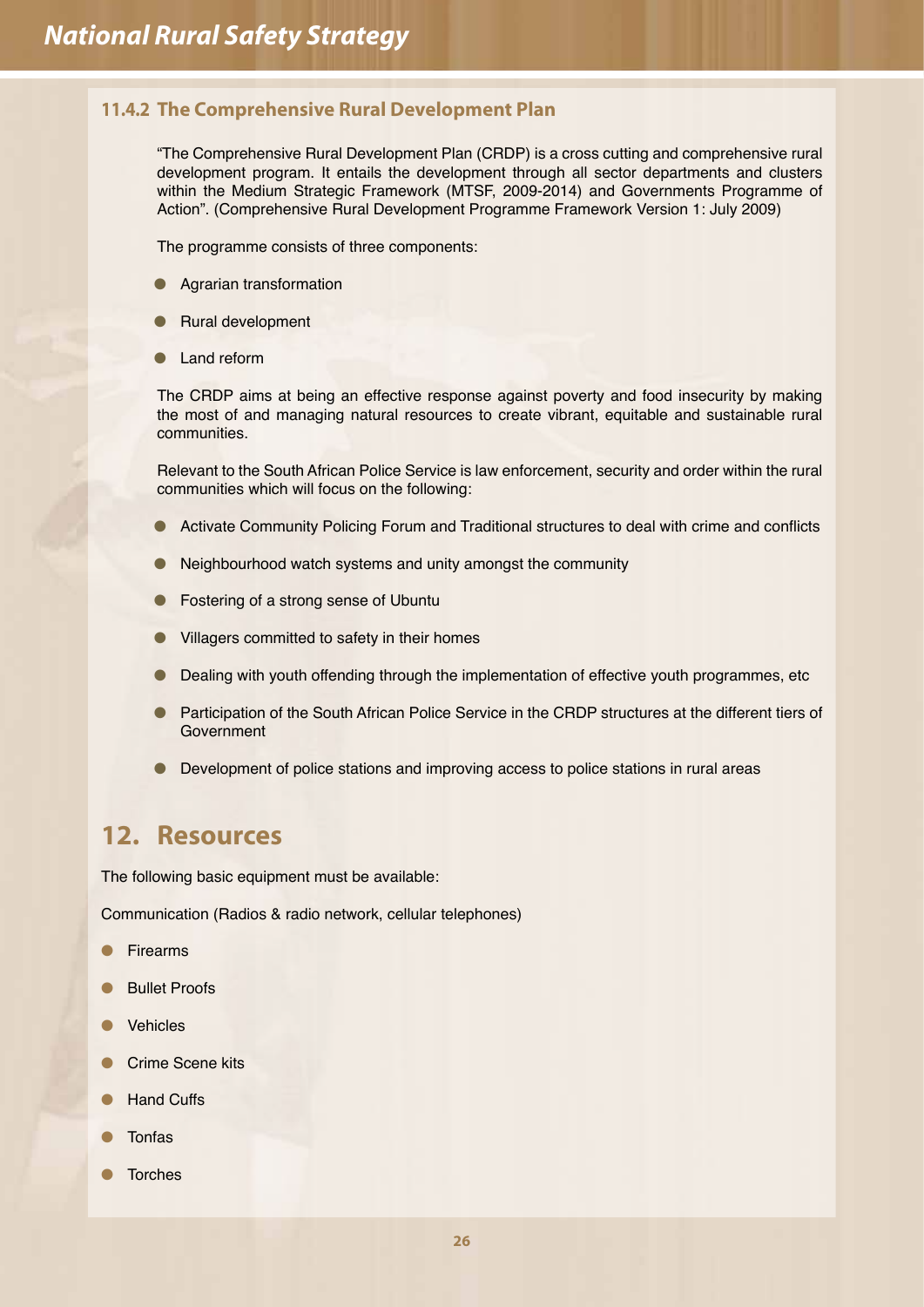- Small Medical Bag/ First Aid Kits
- Stationary
- **Road Block Equipment**
- GPS/Maps of rural area
- **Aerial Support**
- **Night Vision**
- **Spot lights**

## **13. Reporting and Record Keeping**

Crimes against person or persons on farms and small holdings must be reported to the Office of the Provincial Commissioner within 24-hours after a crime has been committed, who in return must report to the Divisions: Visible Policing and Crime Intelligence.

Crime to be reported is the following:

#### **Direct Acts**

- Murder
- **Attempted Murder**
- **Rape**
- **Assault GBH**
- Armed robberies, including hi-jackings

#### **Indirect Acts**

- Intimidation
- **Arson**
- Malicious Damage to Property

The purpose of reporting is to:

- Monitor incidents at provincial and station level to develop national strategies
- Update and maintain a national operational data base to share operational information for planning purposes
- Analyse, assess and determine national trends and modus operandi to communicate and share such information with all role players and stakeholders in order to implement pro active measures
- Develop and implement pro-active measures to address crime in the rural environment
- Collecting empirical evidence to identify causes of crime and the development and implementation of strategies to improve levels of safety in the rural community.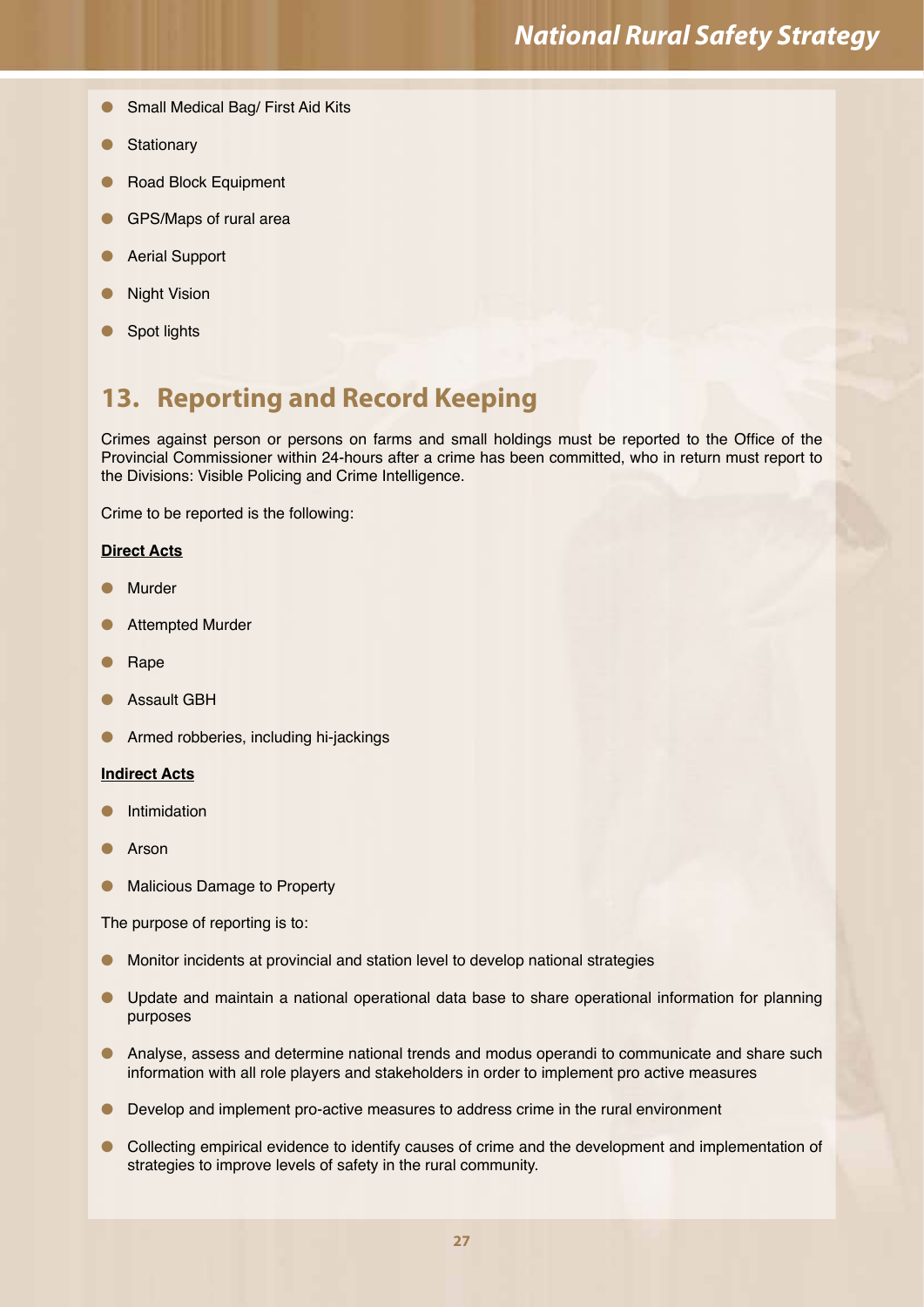## **14. Monitoring and Evaluation**

Monitoring and evaluation is a systematic process that sets out a methodology to monitor, measure and assess the effectiveness of the Rural Safety Strategy. The process involves the use of indicators to measure the processes, outputs and outcomes of the Rural Safety Strategy.

Ultimately, the process will identify whether or not the Rural Safety Strategy is able to accomplish its objectives and whether or not there is a positive impact in terms of policing in the rural areas.

The evaluation process will help determine shortfalls, challenges as well as good practices that can be shared and highlight unexpected outcomes which can lead to future valuable planning lessons.

Monitoring and evaluation should be done at national, provincial and local levels.

## **14.1 Tools for Monitoring and Evaluation**

#### *National level*

- Minutes of the quarterly National Rural Safety Priority Committee meetings
- Feedback returns from the provinces to determine the number of incidents within the rural environment
- Maintenance of a National Rural Safety database in cooperation with Crime Intelligence which will assist in identifying crime threats, trends, modus operandi and hot spot stations which will be communicated to the provinces for the necessary attention
- Media reports
- Provincial and station visits to ensure the implementation of the Rural Safety Strategy and to identify challenges and good practices as well as to provide support, assistance and guidance
- Comparative crime statistics
- Service delivery surveys

#### *Provincial level*

- Minutes of Provincial Rural Safety Committee meetings
- Feedback of incidents from stations to determine the number of incidents within the rural environment
- Station visits to assists/ensure the implementation of the Rural Safety Strategy, as well as to provide support, assistance and guidance

#### *Cluster/ Station level*

- Cluster/Station Rural Safety meetings
- Municipal Integrated Development Plan (IDP)
- Report all incidents within the rural environment to the province
- Establish a database of incidents, to identify trends and hot spots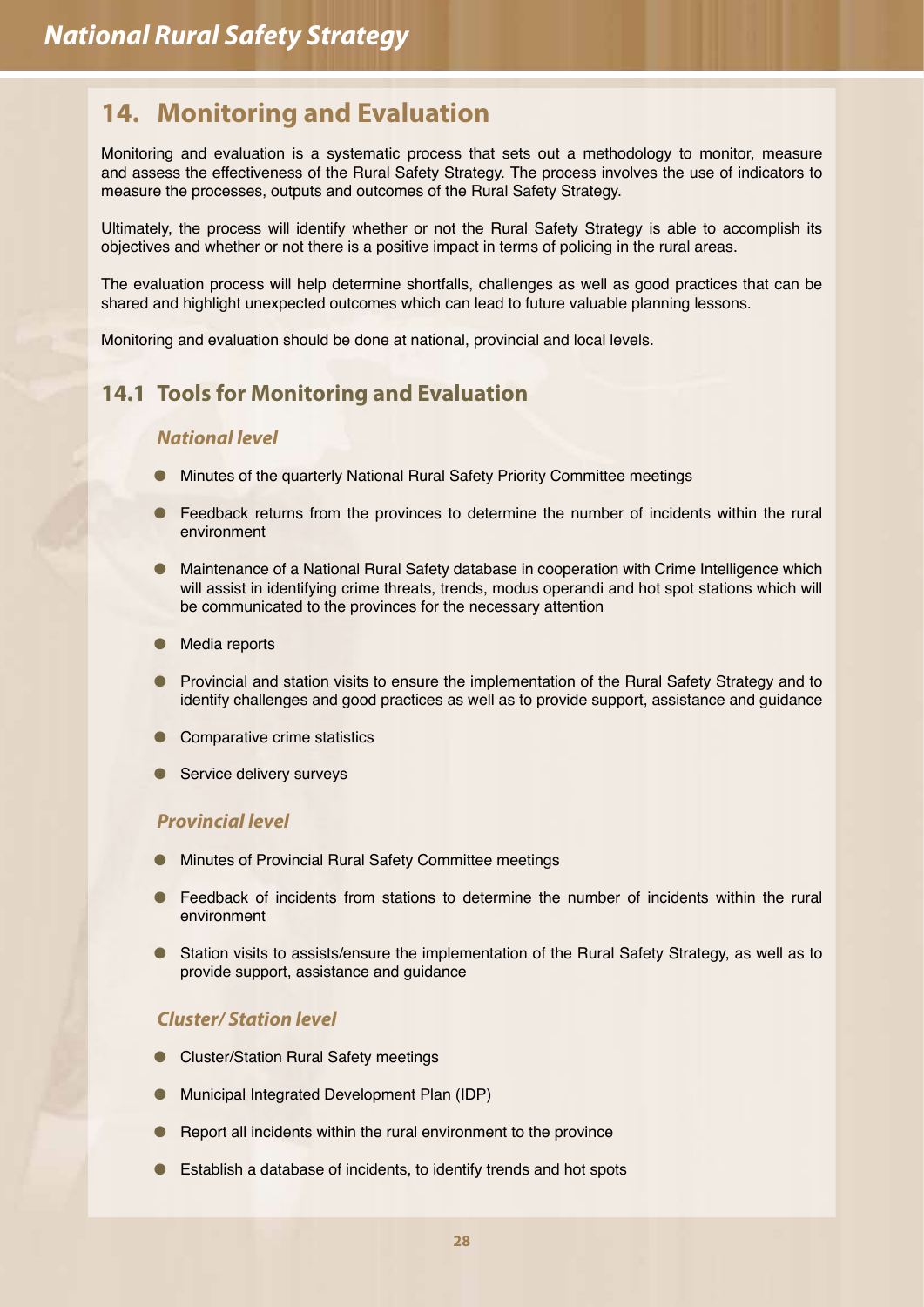## **15. Review**

The strategy will be implemented over the financial period 2010 - 2014 and will be reviewed every five (5) years, unless circumstances dictate otherwise.

## **16. Fast Tracking Implementation of Strategy**

An analysis of the incidence of crime in rural areas, including stock theft led to the identification of at least 40 x SAPS Clusters to receive priority attention re the implementation of the Rural Safety Strategy.

As far as tactical operationalisation is concerned it is proposed to link the Rural Safety Strategy to the Border Security Strategy since;

- the crime threat related to the two strategic environments are linked to one another as far as various provinces are concerned; and
- resources such as air support and the deployment of a reaction capacity can be utilized in both environments to prevent unnecessary duplication.

For operational purposes the two strategic environments will be divided into three tiers, viz:

- Tier 1: The erection of security border fences fitted with monitors to detect any efforts to cross the border between South Africa and its neighbours. As a further measure to prevent any border crossings static observation posts will be established on high ground on the borderline or close thereto in certain areas. This could be applicable to the borderline between South Africa and Mozambique and South Africa and Swaziland and South Africa and Lesotho.
- Tier 2: It comprises the area from the borderline up to 10 km into South Africa.

This serves as the operational zone for the SANDF (when fully deployed) and SAPS members on detached duty until replaced by SANDF deployments. The following operational activities are being performed in this area

- ➤ Vehicle patrols
- ▶ Foot patrols
- ▶ Roadblocks
- ➤ VCPs
- ➤ Waylay operations (based on intelligence)
- ➤ Stop and search operations
- ➤ Mobile Operations
- ► Reaction force operations (rotar wing)
- ➤ Establishment of a tactical information capacity
- ➤ Joint borderline operations with neighbouring countries.
- Tier 3: Comprises the demarcation of rural station areas into sectors and the creation of a proactive and reactive capacity to operationalise sectors.

As far as the roll-out of the strategy is concerned it is proposed that 40 x SAPS are targeted for fast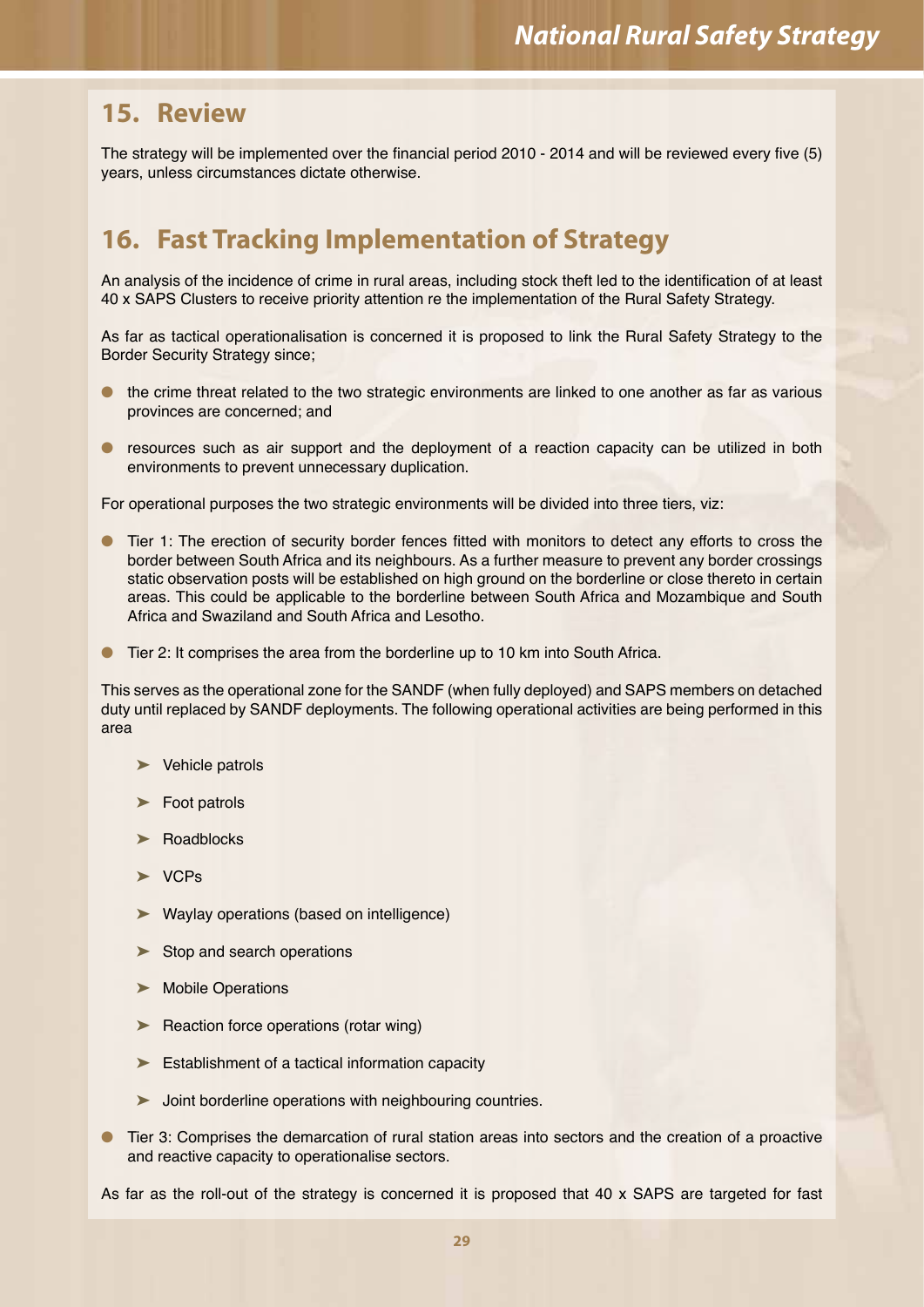tracking. These Clusters will specifically relate to Tier 3 of the operational concept since the exit / entry plan (SAPS /SANDF) for borderline security is already in an advanced stage. In terms of the Free State Province elements of the plan already form part of the Deed of Settlement in the case Free State Agriculture and 4 others/The President of the Republic of South Africa and 13 others.

The 40 x Clusters will be selected from the following:

| <b>Cluster</b>            |                      | <b>Police Stations Stock Theft</b>                                                         | <b>Police Stations Incidents on</b><br><b>Farms and Smallholdings</b> |
|---------------------------|----------------------|--------------------------------------------------------------------------------------------|-----------------------------------------------------------------------|
|                           | <b>Eastern Cape</b>  |                                                                                            |                                                                       |
| 1                         | <b>Butterworth</b>   | Nqamkwe                                                                                    |                                                                       |
| $\overline{c}$            | Cradock              | Cookhouse<br>Cradock                                                                       |                                                                       |
| 3                         | East London          |                                                                                            | East London                                                           |
| $\overline{\mathbf{4}}$   | King Williams Town   | Stutterheim                                                                                |                                                                       |
| 5                         | <b>Matatiele</b>     | Afsondering<br>Maluti<br>Matatiele                                                         |                                                                       |
| 6                         | <b>Mount Frere</b>   | <b>Mount Frere</b><br>Qumbu<br>Sulenkama                                                   |                                                                       |
| $\overline{7}$            | Mqanduli             | Mqanduli                                                                                   |                                                                       |
| $\,8\,$                   | Mthatha              | <b>Bitye</b><br><b>Dalasile</b><br>Libode<br><b>Mthatha</b><br>Ngangelizwe<br><b>Tsolo</b> |                                                                       |
| 9                         | Peddie               | Bell                                                                                       |                                                                       |
| 10                        | Queenstown           |                                                                                            | Queenstown                                                            |
|                           | <b>Northern Cape</b> |                                                                                            |                                                                       |
| $\mathbf{1}$              | De Aar               | De Aar                                                                                     |                                                                       |
| $\overline{c}$            | Hartswater           |                                                                                            | Hartswater                                                            |
|                           | <b>Free State</b>    |                                                                                            |                                                                       |
| $\mathbf{1}$              | <b>Bethlehem</b>     | Bethlehem<br>Reitz                                                                         |                                                                       |
| 2                         | <b>Bultfontein</b>   | Theunissen                                                                                 |                                                                       |
| $\ensuremath{\mathsf{3}}$ | Ficksburg            | Ficksburg                                                                                  | Ficksburg                                                             |
| $\overline{4}$            | Kroonstad            | Kroonstad                                                                                  |                                                                       |
| 5                         | Ladybrand            | Ladybrand                                                                                  |                                                                       |
| 6                         | Mafube               | Mafube                                                                                     |                                                                       |
| $\overline{7}$            | Mangaung             | Bloemspruit                                                                                |                                                                       |
| $\bf 8$                   | Phuthaditjhaba       | Harrismith<br>Namahadi                                                                     |                                                                       |
| $\boldsymbol{9}$          | Selosesha            | Selosesha<br>Thaba-Nchu                                                                    |                                                                       |
| 10                        | Tumahole             | Heilbron                                                                                   |                                                                       |
| 11                        | Vrede                | Warden                                                                                     |                                                                       |
| 12                        | Zastron              | Smithfield                                                                                 |                                                                       |
|                           | <b>KwaZulu-Natal</b> |                                                                                            |                                                                       |
| $\mathbf{1}$              | Dundee               | Dannhauser                                                                                 |                                                                       |
| $\overline{c}$            | Estcourt             | Amangwe<br>Estcourt<br>Ntabamhlope                                                         |                                                                       |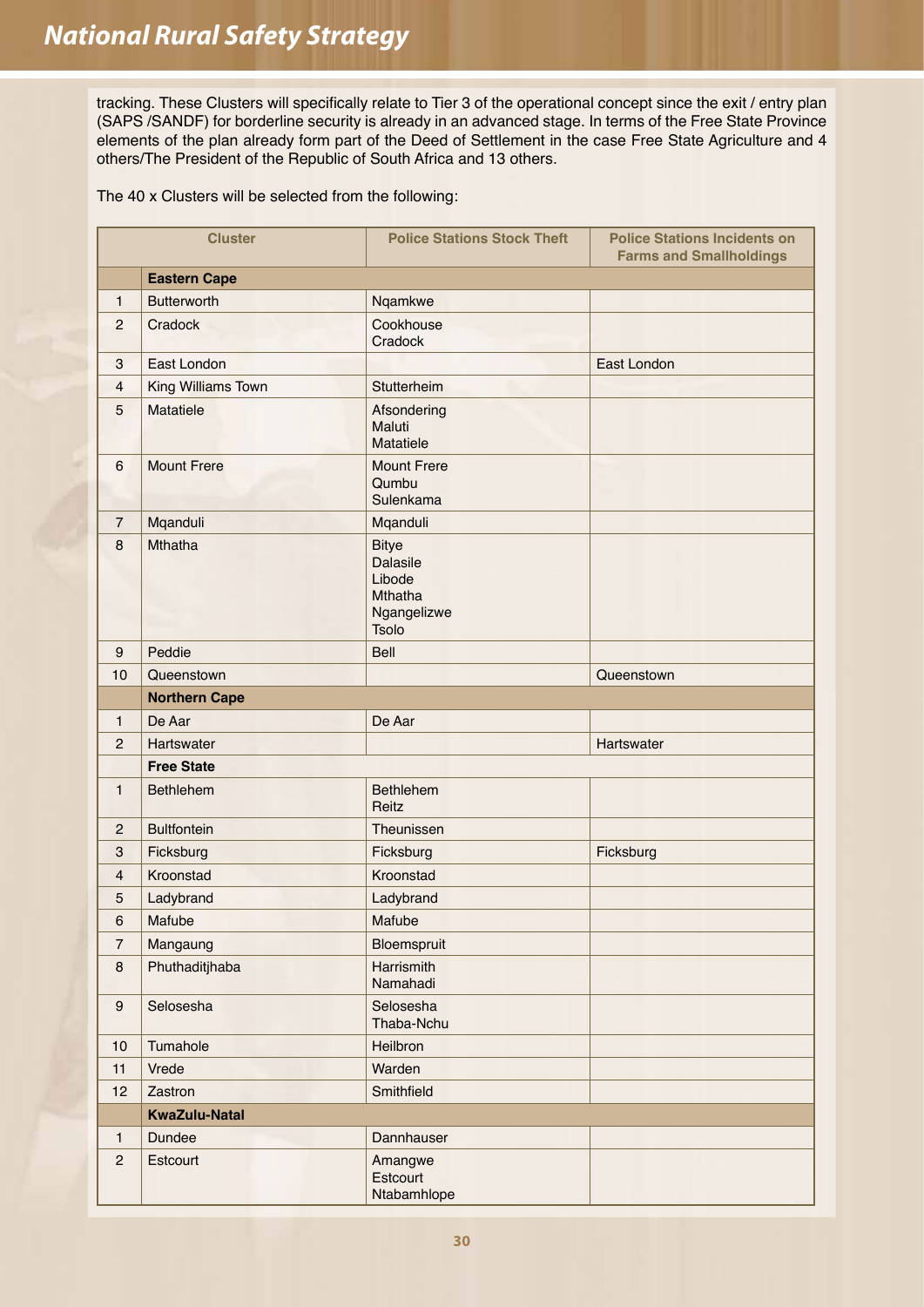|                | <b>Cluster</b>     | <b>Police Stations Stock Theft</b>                                           | <b>Police Stations Incidents on</b><br><b>Farms and Smallholdings</b> |
|----------------|--------------------|------------------------------------------------------------------------------|-----------------------------------------------------------------------|
| 3              | Greytown           | Msinga                                                                       |                                                                       |
| $\overline{4}$ | Kokstad            | Gowan Lea<br>Intsikeni                                                       |                                                                       |
| 5              | Kwadakuza          | Mapumulo                                                                     | Kwadakuza                                                             |
| $\,6$          | Kwamsane           | Kwambonambi<br>Kwamsane                                                      |                                                                       |
| $\overline{7}$ | Ladysmith          | Bergville<br>Ekuvukeni<br>Elandslaagte<br>Ematsheni<br>Ezakheni<br>Ladysmith | Colenso                                                               |
| 8              | Newcastle          | <b>Utrecht</b>                                                               |                                                                       |
| 9              | Plessislaer        | <b>Bulwer</b><br>Himeville<br>Plessislaer<br><b>Taylors Halt</b>             |                                                                       |
| 10             | Port Shepstone     | Umzimkulu                                                                    |                                                                       |
| 11             | Ulundi             | Nongoma                                                                      |                                                                       |
| 12             | Vryheid            | Gluckstadt<br>Hlobane<br>Mondlo<br>Paulpietersburg<br>Vryheid                |                                                                       |
| 13             | Howick             | Impendle                                                                     |                                                                       |
|                | <b>North West</b>  |                                                                              |                                                                       |
| $\mathbf{1}$   | <b>Brits</b>       |                                                                              | <b>Brits</b><br>Hartbeespoortdam<br>Mooinooi                          |
| 2              | Mafikeng           | Mmbatho                                                                      |                                                                       |
| 3              | Potchefstroom      | Ventersdorp                                                                  |                                                                       |
| $\overline{4}$ | Rustenburg         | Phokeng                                                                      | Rustenburg                                                            |
|                | <b>Mpumalanga</b>  |                                                                              |                                                                       |
| $\mathbf{1}$   | Elukwatini         | Carolina                                                                     |                                                                       |
| $\overline{c}$ | Middelburg         |                                                                              | Middelburg                                                            |
| 3              | Nelspruit          |                                                                              | Witrivier                                                             |
| $\overline{4}$ | <b>Piet Retief</b> | Dirkiesdorp                                                                  |                                                                       |
| 5              | Secunda            | Trichardt                                                                    |                                                                       |
| 6              | Standerton         | Standerton                                                                   |                                                                       |
|                | Limpopo            |                                                                              |                                                                       |
| $\mathbf{1}$   | Groblersdal        | Dennilton                                                                    |                                                                       |
| $\overline{c}$ | Mahwelereng        |                                                                              | <b>Tin Mines</b>                                                      |
| 3              | Tzaneen            |                                                                              | Letsitele<br><b>Tzaneen</b>                                           |
|                | Gauteng            |                                                                              |                                                                       |
| $\mathbf{1}$   | Benoni             |                                                                              | Benoni                                                                |
|                |                    |                                                                              |                                                                       |
| $\overline{c}$ | Bronkhorstspruit   |                                                                              | Bronkhorstspruit                                                      |
| 3              | Mamelodi           |                                                                              | Kameeldrift                                                           |

In order to implement operational functions on Cluster level it is proposed that the following SAPS capacity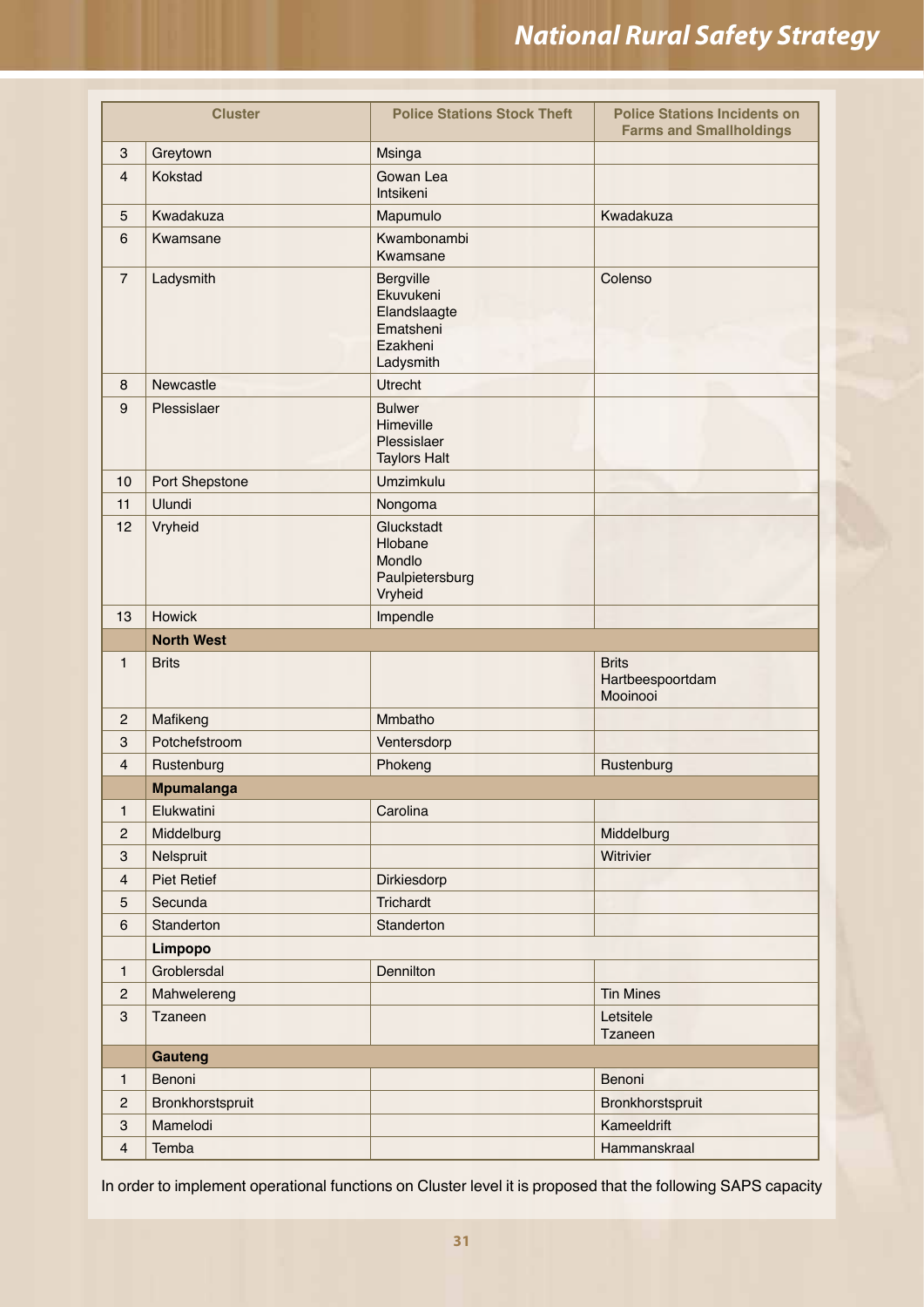be enhanced or established:

- **Stock Theft Investigation Units**
- Crime Intelligence
- Rural Safety Units which could be regarded as a rural version of the TRTs.

Crime Intelligence will have the responsibility to:

Do pattern analyses, identification of hot spots, crime analyses including the determination of modus operandi, suspect identification in cooperation with the Detective Service and Criminal Records and Forensic Science Services, establishment of a tactical intelligence capacity in the Cluster (informer networks, hot line as part of the Cluster JOC and channels of information and intelligence flow).

The Rural safety Units, comprising between 2 -3 platoons and specifically trained for rural operations will have the responsibility to:

- Conduct intelligence driven pro-active operations;
- Serve as a reaction force;
- Suspect tracing and arrests.

In order to deploy 3 x Platoons per identified Cluster a total of 4320 members will be needed.

Pro-active operations will be similar to those being conducted in Tier 1 viz VCPs, observation posts, roadblocks etc. For some of these operations i.e. roadblocks it will be necessary to deploy the units in numbers of not less than a section. The normal operating deployment will however be in sticks of 4 comprising 2 x vehicles with 2 x members per vehicle. Some members of the RSU will be identified to be trained as equestrian members also to be deployed in sticks of four. Members can also be deployed by means of Rhino quad bikes.

To ensure aerial-guided operations for ground forces it is proposed that the 6 x Robinsons R44 helicopters be allocated to rural safety operations. Although the helicopters can provide a cost effective solution in this regard they however have limitations to transport reaction forces. It should however be noted that the rotor wing capacity allocated to borderline operations i.e SAAF could also be utilized for the transportation of ground forces in Tier 3 should the need arise.

The investigation of all cases, except stock theft cases will be the responsibility of detectives on station level. As far as stock theft is concerned, the functions of stock theft units are spelled out in National Instruction 2 of 1999. The mandate is to investigate all stock theft cases where a certain number of stock is stolen, cross-border stock theft cases, enforce the provisions of the Game Theft Act, 1991 as well as activities such as managing stock theft information centres and cooperation with the farming community and Tribal Authorities. In order to deal with stock theft effectively in the 40 x identified Clusters it is proposed that a work study investigation, be launched to determine:

- The required force levels of units in such Clusters: and
- Whether integration of certain units or further decentralization of units should be implemented.

Other role players: The fast tracking of the Rural Safety Strategy will require the participation of various role players other than the SAPS. These include:

- Agriculture: Enforcement of Branding in cooperation with SAPS
- **COGTA: Identification and establishment of Government pounds**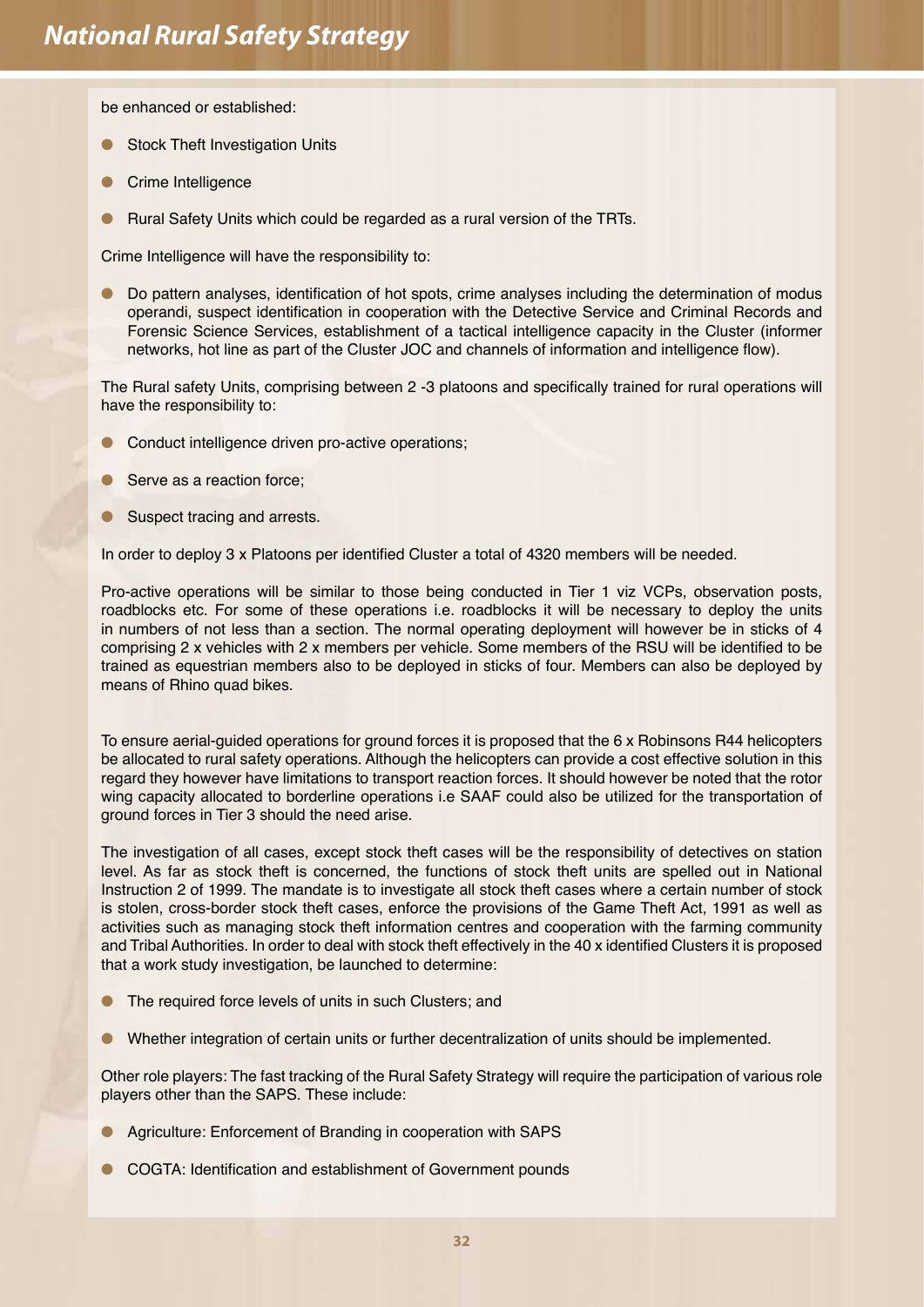- Social Development: Projects re social upliftment, rights of women and children in rural communities
- Transport: RTI searching of vehicles i.e. for stolen livestock during roadblocks, stop and search of vehicles (this will include Metro Police)
- NPA: Training of dedicated prosecutors re stock theft cases
- SARPCCO: Joint borderline as well as cross border operations (including military forces of neighbouring countries in case of borderline operations)
- CPF's/Tribal/Traditional structures: Implementation of conflict resolution mechanism in rural communities.

C4 : In order to ensure an integrated and well orchestrated approach to the implementation of the Rural Safety Strategy, JOCs will be established on the relevant Cluster levels - Commencing with the 40 x priority Clusters. This will entail:

- Operational rooms for coordination, receiving of incident reports, activating reaction groups, hot line, etc.
- JOCOM for regular joint planning and integrated implementation.

Communication: An investigation to be implemented re the most cost-effective way to ensure communication between role players. Cell phone service providers to be included in the investigation.

Budget: Projections re a budget for the implementation of the Rural Safety Strategy was limited to the implementation of Rural Safety Units. These include:

- $\bullet$  4 320 x members x R66 000 = R285,120 million (salary)
- $4$  320 x R4 000 = R17,280 million (mobile deployment equipment)
- $\bullet$  250 x R1 000 = R250 000 (spotlights)
- $\bullet$  50 x R350 000 = R17,5 million (night vision)
- $\bullet$  250 x R2 000 = R500 000 (GPS)
- 250 x R1 000 = R250 000 (Binoculars)
- $\bullet$  720 x R350 000 = R252 million (4 x 4 vehicles)
- $\bullet$  100 x R70 000 = R7 million (Rhino's)
- $40 \times$  R5 million = R200 million (operational)
- $6 \times$  R10 million = R60 million (downlinks helicopters)

Total: R839,900 million Operating and infrastructure costs, for example:

- Fuel for vehicles
- Flying hours for helicopters
- Offices for units to be determined.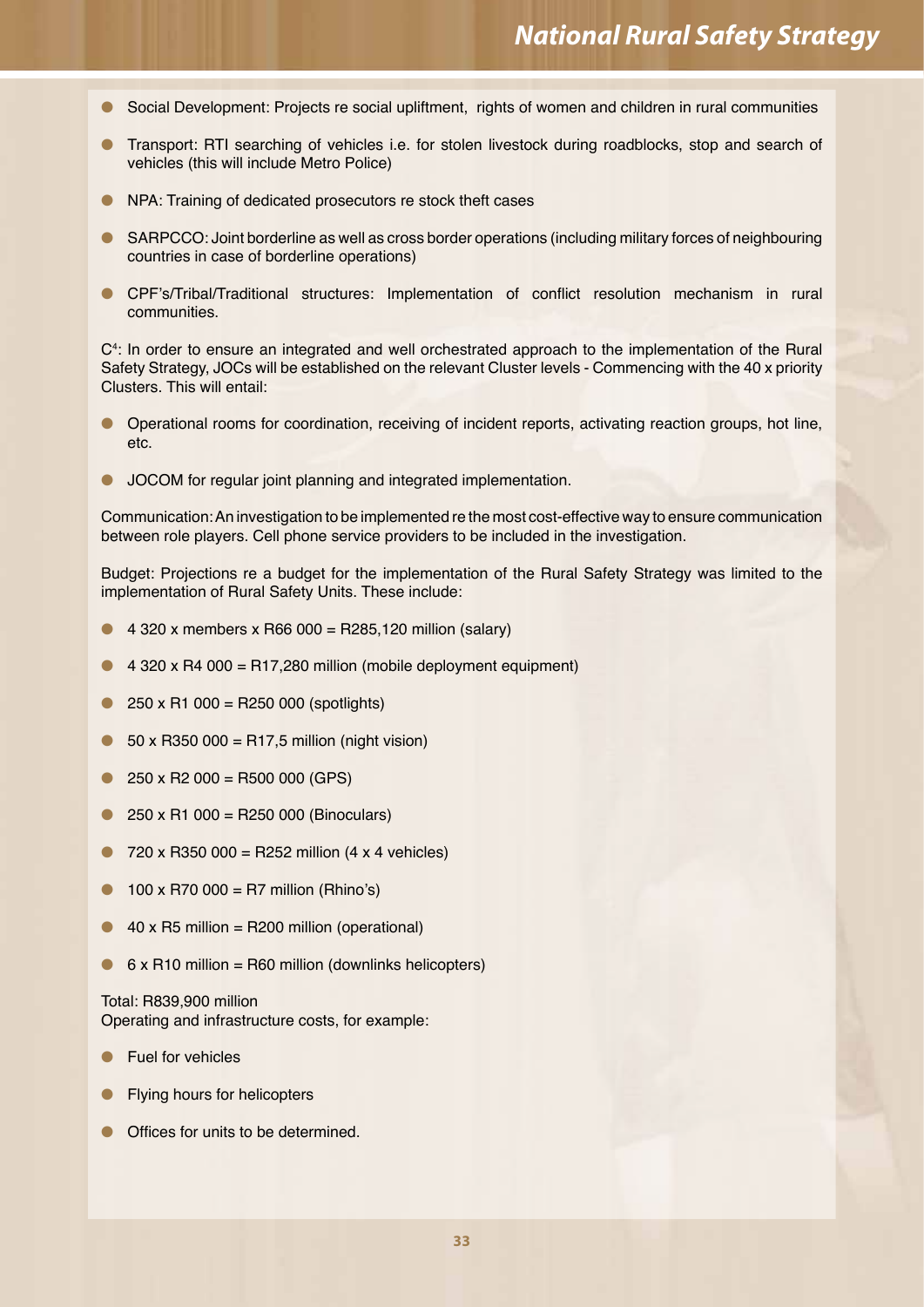#### **Legislative measures:**

As a result of numerous problems with the Stock Theft Act and the Animal Pounds Act, the South African Police Service drafted a new "Movement of Animals and Animal Produce Bill" and "Pounds Bill". The first mentioned Bill was forwarded in 2005 to the Department of Justice and Constitutional Development to promote in Parliament, as that Department administers the Stock Theft Act.

The Ponds Bill was forwarded in 2005 to the Department of Agriculture to promote through Cabinet as the administering departments. Both Bills have not been promoted. It is believed that the adoption of the Bills will improve policing regarding Stock Theft which is a priority in terms of rural development. The Ministers involved should be asked through the JCPS cluster to prioritize the Bills.

## **17. Conclusion**

The Rural Safety Strategy aims to respond to the safety and security needs of the rural community within South Africa by encouraging all stakeholders in rural safety to work together in a coordinated manner and engage in joint planning, implementation, monitoring and evaluation to combat crime in the rural areas.

The strategy provides guidelines based on the four pillar approach namely:

- **Enhanced Service delivery**
- Enhanced cooperation and coordination between all role players
- Community safety awareness
- Rural development

which will enable the Service to:

- **•** Increase police visibility in rural areas
- Enable enhanced police response times and overall service delivery and access to policing
- Create effective and efficient policing in rural areas
- Protect the vulnerable (women, children, elderly, disabled, foreigners and farm workers) against abuse and exploitation
- Enhance cooperation and coordination by all role players
- **Enhance communication**
- Create a safe and secure farming community to support food security and economical development